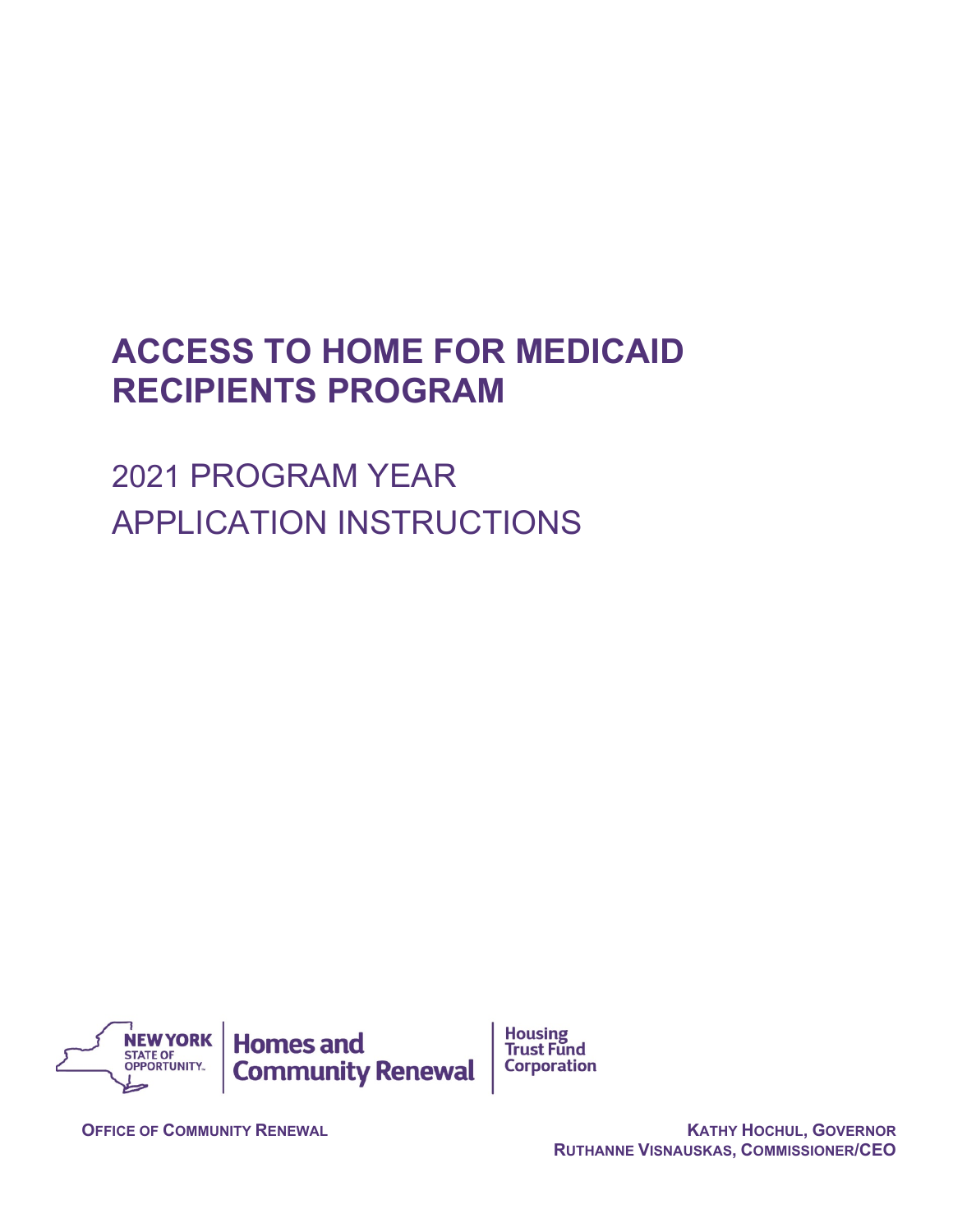# 2021 Access to Home for Medicaid Recipients Program **Community Development Online (CDOL) Application Instructions**

# **Table of Contents**

| I.    |                                                                                           |  |
|-------|-------------------------------------------------------------------------------------------|--|
|       | Α.                                                                                        |  |
|       | B <sub>r</sub>                                                                            |  |
|       | $C_{\cdot}$                                                                               |  |
| II. – |                                                                                           |  |
|       | A.<br><b>B.</b>                                                                           |  |
| Ш.    |                                                                                           |  |
|       | Α.<br>В.<br>C.                                                                            |  |
|       |                                                                                           |  |
| V.    |                                                                                           |  |
|       |                                                                                           |  |
|       |                                                                                           |  |
|       | A.                                                                                        |  |
|       |                                                                                           |  |
|       | А.<br><b>B.</b>                                                                           |  |
|       |                                                                                           |  |
|       | ACCESS TO HOME FOR MEDICAID RECIPIENTS PROGRAM - CDOL TABLE OF CONTENTS & EXHIBIT LIST 17 |  |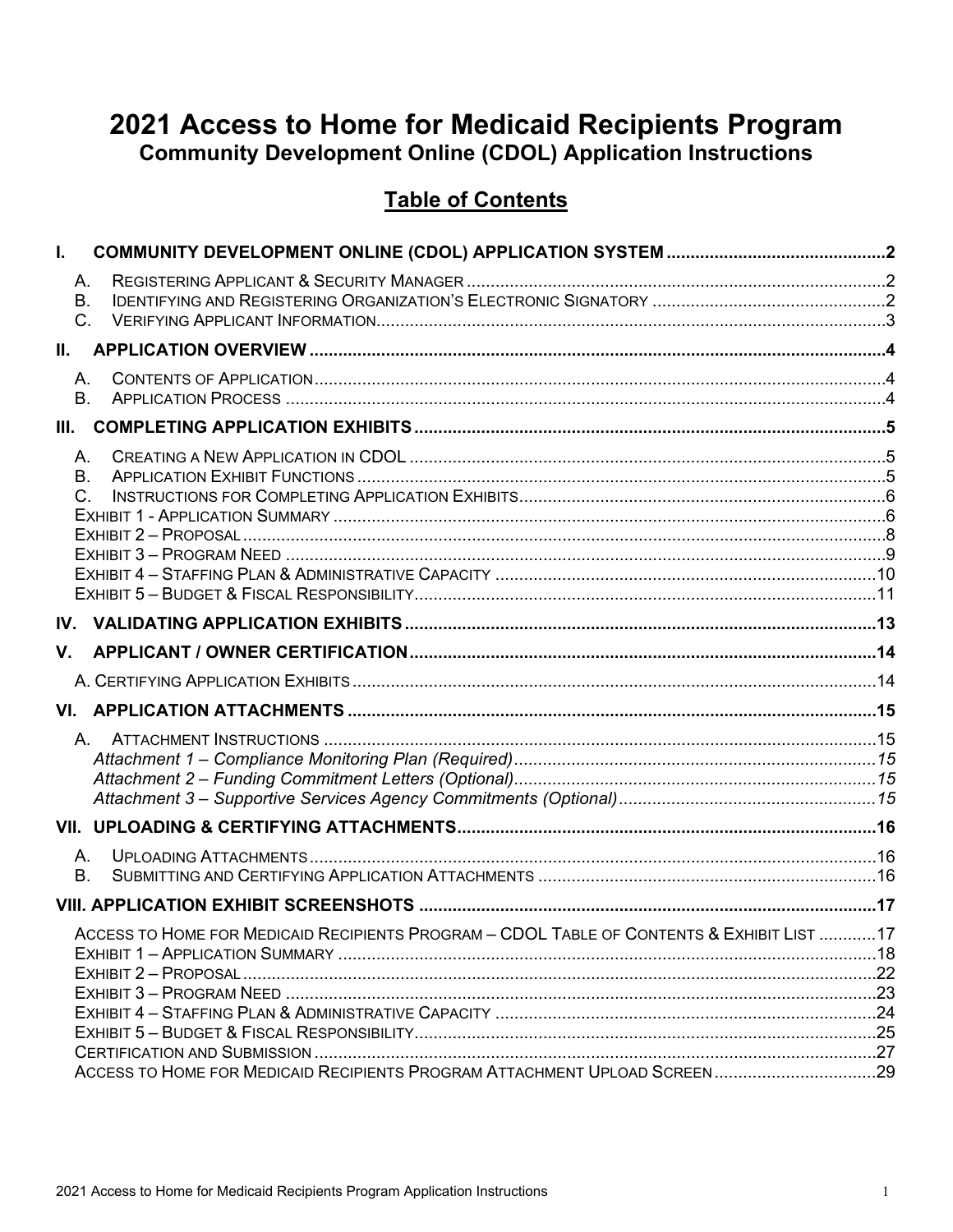# <span id="page-2-0"></span>**I. Community Development Online (CDOL) Application System**

Applications for Access to Home for Medicaid Recipients Program funding are submitted through the Community Development Online (CDOL) application system.

**Access to Home for Medicaid Recipients Program application exhibits and attachments must be submitted via the CDOL system by 4:00 PM, EST, Friday, October 22, 2021.** Applications and supplemental materials received after the stated deadline will be considered a late submission and will not be accepted.

Applicants may request, based on demonstrated need, to submit a paper application in lieu of using the CDOL system. Requests may be emailed to [OCRINFO@nyshcr.org](mailto:nyshcr.sm.ocrinfo%20%3cocrinfo@nyshcr.org%3e) or mailed to NYS Homes and Community Renewal, Office of Community Renewal, Hampton Plaza, 38-40 State Street, 4<sup>th</sup> Floor South, Albany, NY 12207.

### <span id="page-2-1"></span>**A. Registering Applicant & Security Manager**

Please review the following to confirm that the applicant organization is prepared to use the CDOL system.

To use CDOL, applicants must: 1.) be registered in the New York State Homes and Community Renewal (HCR) Statewide Housing Activity Reporting System (SHARS), and 2.) have designated a Security Manager for their organization. The Security Manager will serve as the individual who authorizes and monitors access to CDOL for the applicant's organization, including which people can update the organization's applications. Security Managers may go into CDOL system and add or remove users for their organization. Forms are available on HCR's website: <https://hcr.ny.gov/community-development-online>

- **If the organization has not previously applied to HCR for funding:** Submit an Applicant Registration Form to register as a SHARS Applicant. This form also contains a section to designate a Security Manager for the organization. HCR staff will register the organization and Security Manager and e-mail a USER ID and password to access CDOL.
- **If the organization is a registered SHARS applicant, but has not registered to use CDOL:** Submit a Security Manager Registration Form to HCR, which will allow access to CDOL. Complete and return the Security Manager Registration Form with an original authorized signature to the address specified on the form and HCR will e-mail a User ID and temporary password with which to access the CDOL system.
- **If the organization has previously used the CDOL system to apply to HCR for funding:**  Applicants who used CDOL in the past will still be registered and may use the user ID and password previously assigned to them. To retrieve a forgotten password, go to CDOL and enter the USER ID and e-mail address a new password will be automatically e-mailed. If the email address associated with the USER ID has changed, and the password or USER ID has been lost, please send an email to **ocrinfo@nyshcr.org** for assistance.

### <span id="page-2-2"></span>**B. Identifying and Registering Organization's Electronic Signatory**

Applications submitted through the CDOL system must be electronically certified by an authorized representative of the applicant's organization. The person who will certify the application must be set up in CDOL as a user for the applicant organization. The Security Manager (identified on the Security Manager Registration Form) may add the certifier by following these steps:

- 1. Log into CDOL and click on the User Administration link at the top of the page. The organization name will be displayed with a list of CDOL users.
- 2. To add the organization's authorized signatory, click 'Add New User', and enter their first and last name, and e-mail address.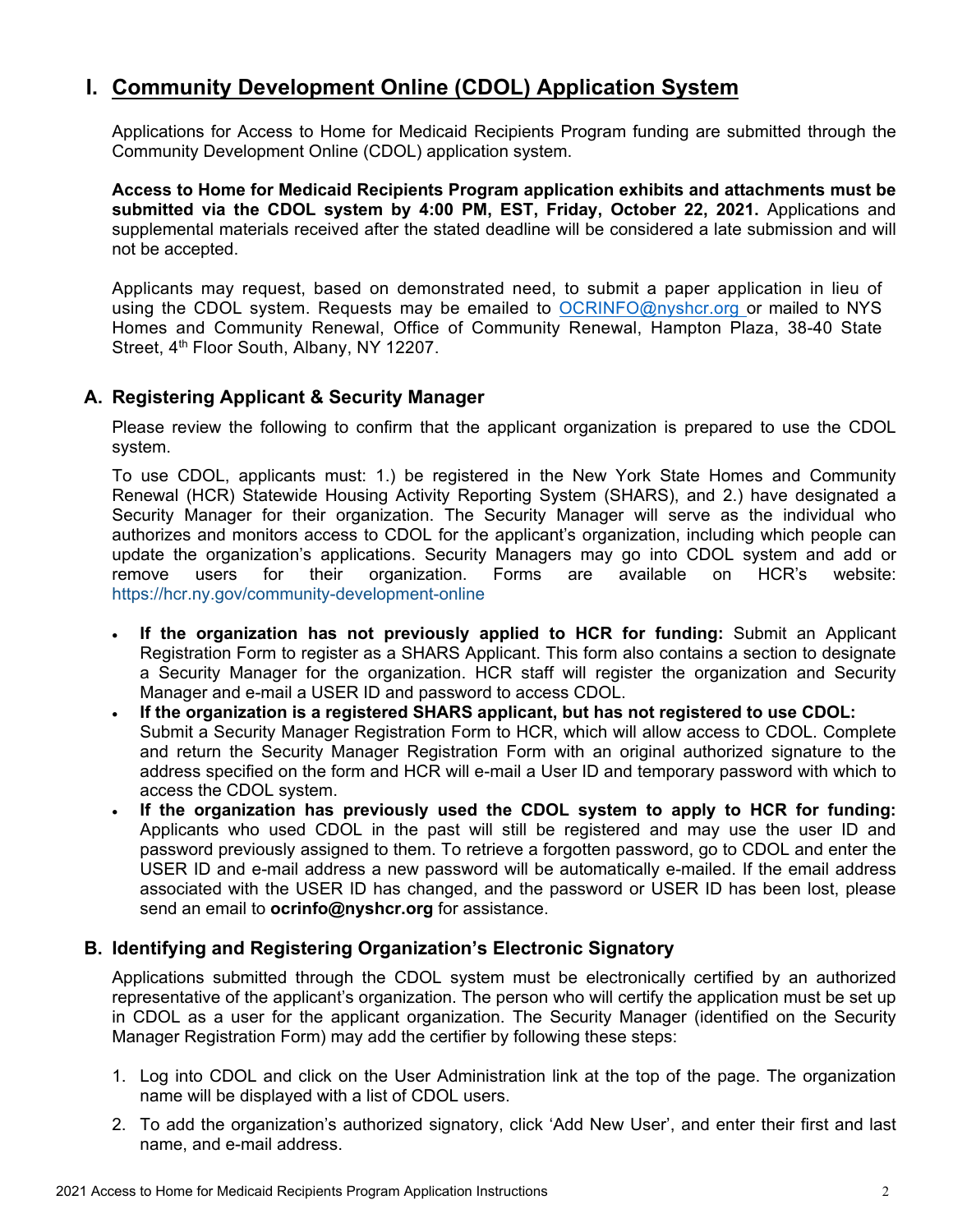- 3. Select their access level from the drop-down box. Applicant inquiry allows the user to view but not change the application. Applicant update allows the user to make changes to the application.
- 4. Click the box that reads 'Authorized to Sign Certification'.
- 5. Click the box next to the organization name. Then click 'Submit'.
- 6. CDOL will generate an e-mail providing the user with their User ID and temporary password. Later, when the application exhibits are complete, validated and ready to be submitted, the certifier must log-in to the CDOL, complete the certification, and submit the application exhibits. Required application attachments must also be certified prior to submission.

### <span id="page-3-0"></span>**C. Verifying Applicant Information**

Prior to beginning a new application using the CDOL system, the applicant organization must verify and update the organization information. To do so, login and from the CDOL Main Menu, select the 'View' button to the right of the organization's name, under the 'Organization' heading. A pop-up window will appear with the organization information HCR has on file. If any of the information displayed is incorrect or needs updating, close the pop-up window, and select the 'Edit' button to the right of the organization name. Please be sure to include the name and mailing address for the contact authorized to execute a contract with HTFC. It is important for HCR and HTFC to know where to mail potential award and contract materials.

### **An organization may update its organization information in CDOL at any time but may not change the organization information on the application once it has been submitted.**

CDOL Applicant Information Fields to review and verify:

### **A. General Applicant Information**

- If applicable, the applicant's Department of State (DOS) Charities Registration Number
- The month and day of the applicant's fiscal year end date (for example: 12/31)
- Any aliases or acronyms the organization is known as

### **B. Type of Applicant**

- Select each applicable applicant type.
- If applicable, add or correct the date of the non-profit applicant's legal incorporation.

### **C. Phone and Internet Data**

If necessary, edit the applicant's primary telephone and fax numbers, e-mail address and website or URL.

### **D. Mailing Address(es)**

If necessary, edit the applicant's primary mailing address in D1. If the mailing address for correspondence related to this application differs from the primary address, add the address in Section D2. The applicant will be able to select the address to which the award decision or contract correspondence should be mailed.

### **E. Primary Contact**

If necessary, edit the name, title, phone number, extension, and e-mail address of the person who is the primary contact for the organization. This person must have the authority to legally represent the applicant.

### **F. Other Principals**

If necessary, edit or add principal organizations or employees of the applicant organization. For example, the Executive Director, CEO, Board President, or general partner.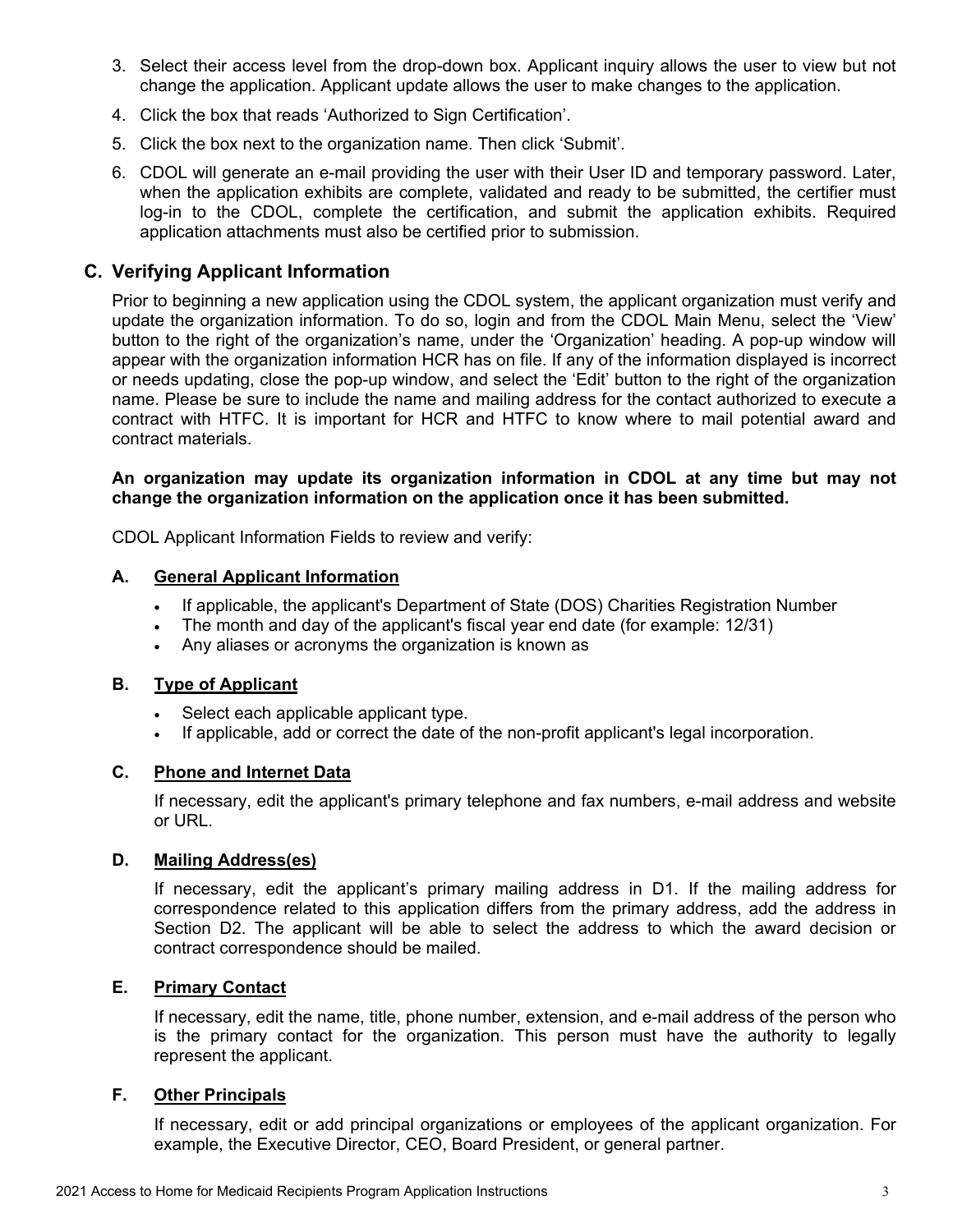# <span id="page-4-1"></span><span id="page-4-0"></span>**II. Application Overview**

### **A. Contents of Application**

A complete Access to Home for Medicaid Recipients Program application includes five exhibits, an electronic certification, and four attachments.

Exhibit 1 – Application Summary

- Exhibit 2 Proposal
- Exhibit 3 Program Need

Exhibit 4 – Staffing Plan & Administrative Capacity

Exhibit 5 – Budget & Fiscal Responsibility

Electronic Application Certification

Attachment 1 – Compliance Monitoring Plan (Required)

Attachment 2 – Funding Commitment Letters (Optional)

Attachment 3 – Supportive Services Agency Commitments (Optional)

Attachment 4 – Application Certification Detail (Optional)

Vendor Responsibility Questionnaire (VRQ) Required for all not-for-profit entities.

### <span id="page-4-2"></span>**B. Application Process**

The submission of an Access to Home for Medicaid Recipients Program application via CDOL requires five steps:

- $\checkmark$  Completing five multi-question online application exhibits;
- $\checkmark$  Validating online application exhibits;
- $\checkmark$  Certifying and submitting online application exhibits;
- $\checkmark$  Uploading and submitting or omitting attachments; and
- $\checkmark$  Certifying attachments.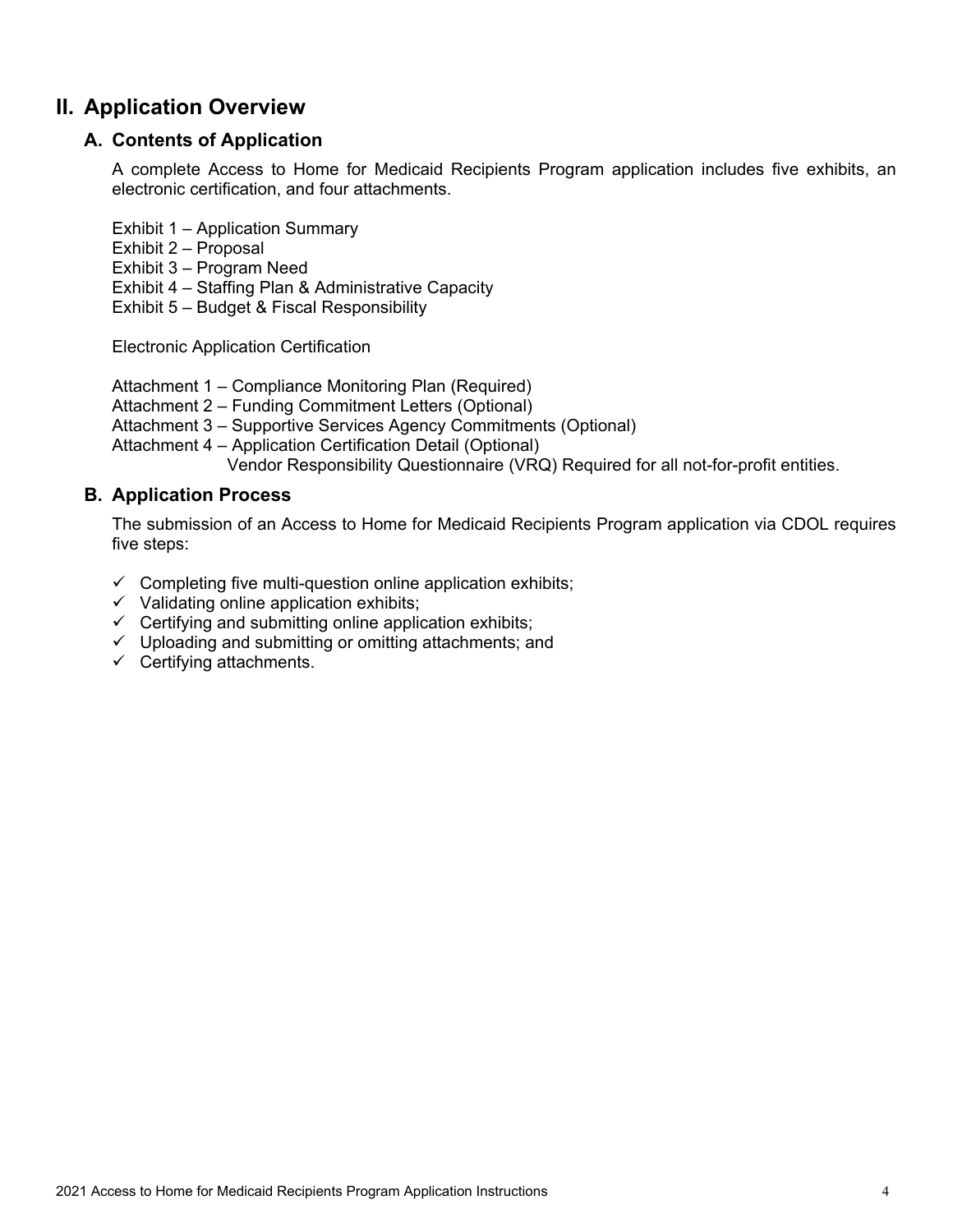# <span id="page-5-1"></span><span id="page-5-0"></span>**III. Completing Application Exhibits**

# **A. Creating a New Application in CDOL**

- Log in to CDOL.
- Next to 'Start a New Application' under the 'Applications' heading, enter a brief, descriptive name for the proposed project, e.g., City of Sample 2021 Access to Home for Medicaid Recipients Program. If awarded, the Application Name entered here will be used to label contract materials and to describe the program throughout the contract term.
- Select 'Access to Home for Medicaid' from the 'Application Type' drop-down menu.
- Press 'Submit' button.

A table of contents will be displayed with a list of all Access to Home for Medicaid Recipients program application exhibits broken down by individual question screens in CDOL. Instructions for completing each exhibit follow.

### <span id="page-5-2"></span>**B. Application Exhibit Functions**

Complete the required fields for each Exhibit as explained in C. Application Exhibit Instructions below. Once the information is entered in each field, and the exhibit is complete, press 'Submit' at the bottom of the screen.



- If the Exhibit is complete and accurate, a message will appear at the top of the screen in green to notify the applicant that the 'Updates have been successfully saved'.
- If errors are present in the Exhibit, a message will appear in yellow at the top of the screen, and individual error messages will appear under the fields causing the error message(s). Follow instructions to correct the error(s) and press 'submit' again.

Once the message 'Updates have been successfully saved,' is displayed, press the 'Next' navigation button at the top right of the screen to move to the next application exhibit.



**DO NOT** use the internet browser back and forward buttons to navigate in CDOL. Use the Previous and Next links in the top right of the screen, or the Menu and Exhibit List links in the top left of the screen. If an applicant uses the browser back and forward buttons, application information may be lost.

Do not enter zero '0' in exhibit fields. If funds are not requested funds for a particular activity, please leave the field blank.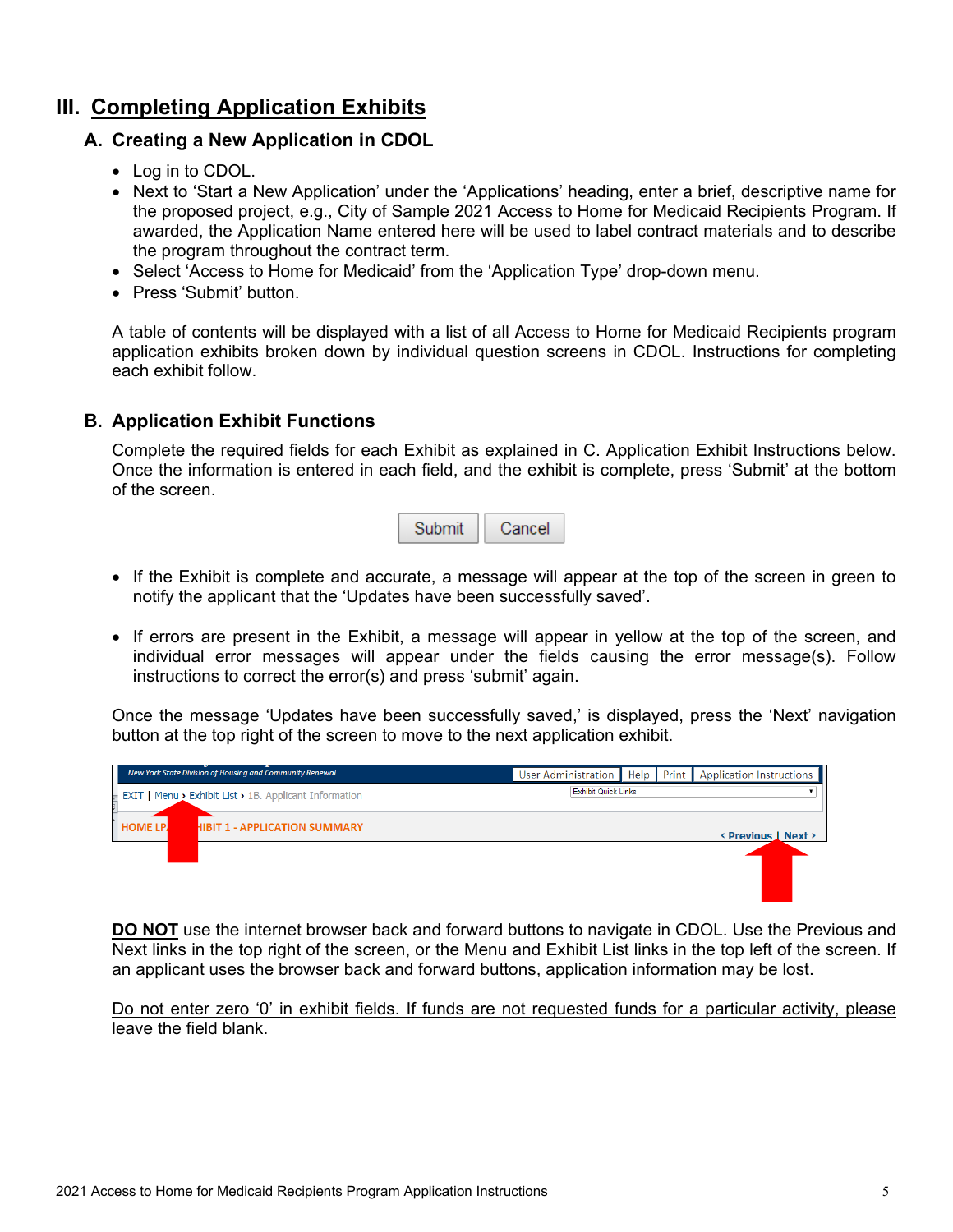# <span id="page-6-0"></span>**C. Instructions for Completing Application Exhibits**

### <span id="page-6-1"></span>**Exhibit 1 - Application Summary**

Select 'Edit' on the line of 1A. to begin completing the application fields.

### **1A. Funds Requested**

- **1. Local Program Name:** This field will display the project name that was entered on the main menu when the application was created. The name can be changed in this field. Enter a brief, descriptive name (e.g., City of Sample 2021 Access to Home for Medicaid Recipients Program).
- **2. Total Access to Home for Medicaid Recipients Funds Requested:** Enter the total amount of Access to Home for Medicaid **Recipients** Program funds requested for this project, rounded to the nearest dollar. *Please review the Request for Applications for program funding limits.*

### **1B. Applicant Information**

Applicants must update several fields in Exhibit 1B:

- 5b. Indicate if all required periodic or annual written reports have been filed in a timely manner (nonprofit applicants only).
- 5c. Enter applicant DUNS number if applicable.
- 6. Select the address to which correspondence or materials related to awards or contracts should be mailed if multiple mailing addresses are on file for the applicant organization.
- 8. Complete this section for the individual who will be the primary contact person for correspondence related to this application.
- 9. If the contact selected as the primary contact is not authorized to execute a contract with NYS Housing Trust Fund Corporation (HTFC), complete the fields to identify a contact that is authorized. Please note, for City, County, Town or Village applicants only the Chief Elected Official is authorized to execute a contract with HTFC.

### **1C. Program Detail Information**

### **1C-1. Counties/Municipalities**

- 1. Project County: Select the project county from the drop-down menu.
- 2. Countywide: Indicate if the project will serve the entire county.
- 3. If the project will be Countywide, click 'submit' and go on to the next page. If the response is 'no', select the first municipality to be served from the drop-down Municipality menu. Click 'submit'. The page will be redisplayed with the county name and selected municipality. To add another municipality, click the 'add' button at the bottom of the table. The county and municipality drop-downs will become available again. Select the county and municipality and click 'submit'. Repeat this step until all project municipalities have been added.

If the project will serve multiple counties: Complete the steps outlined above. To add another county, click the 'add' button. When the page is redisplayed, select another county from the drop-down menu

### **1C-2. Regional Council**

Select the Regional Council(s) associated with the region(s) in which the project is located. Regional information is available here:<https://regionalcouncils.ny.gov/>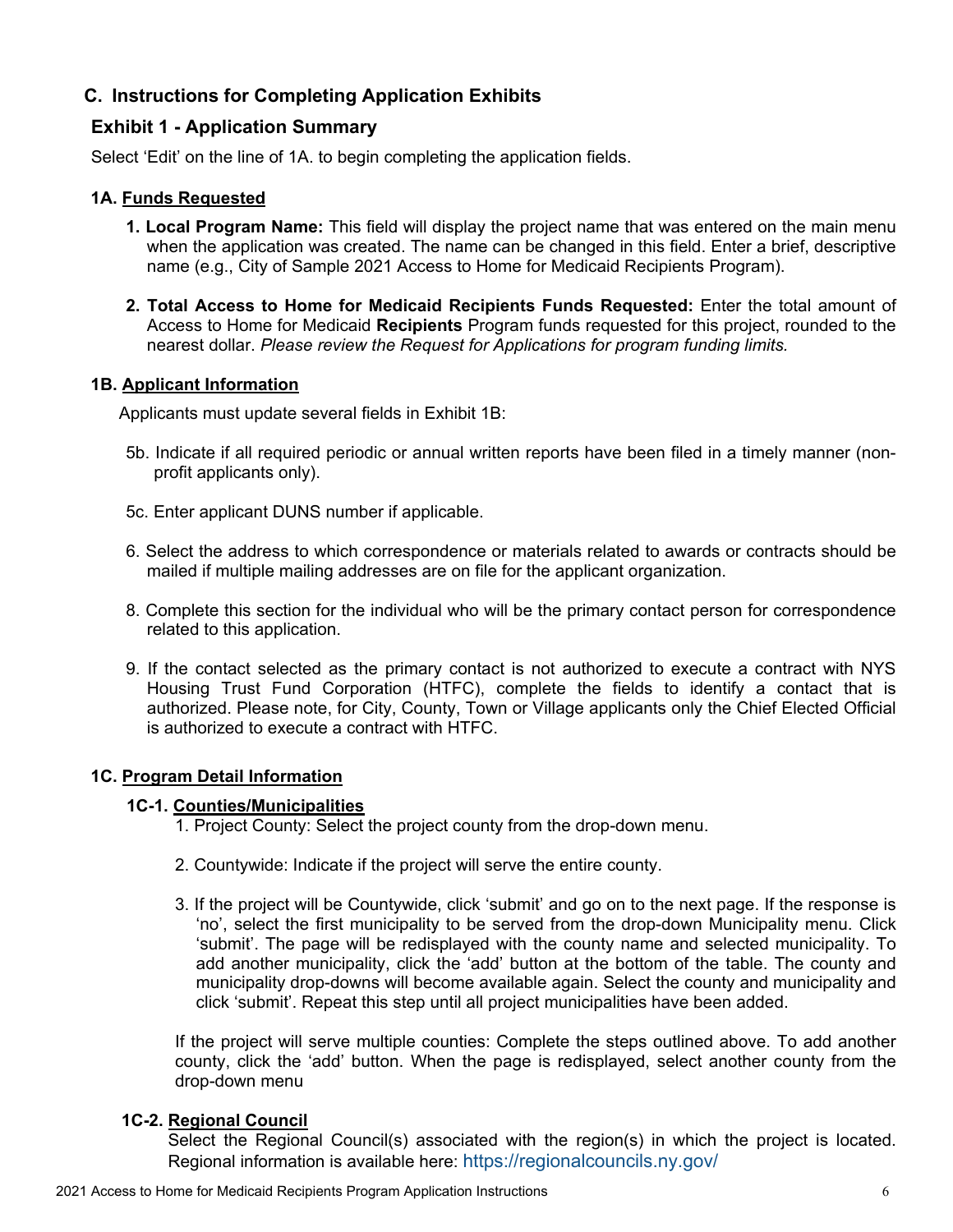### **1C-3. Latitude & Longitude**

Enter the Program Latitude and Longitude.

- For a Program proposing assistance to a single address, or property, use that address to obtain the latitude and longitude for the project.
- For a Program in a single municipality, select an address in a central location to obtain the latitude and longitude for the application.
- For a Program spanning a county, or multiple counties, select a central point, or use the address of the applicant organization's office if centrally located.

Please note, pop-up blockers may prevent the link provided from opening.

#### **1D. Political Districts**

Locate and click on the name(s) of the legislator who represents the locality in which the project will be administered. Click on the top arrow to move the name into the box on the right. (A name can be removed by clicking on the bottom arrow). Repeat this as necessary for each Assembly, Senate and Congressional Representative who serves the project municipality(ies).

#### **1E. Units Assisted**

Enter the projected total number of units to be assisted by Access to Home for Medicaid Recipients Program funds.

#### **1F. Income Targets**

Enter the projected income targets to be assisted by Access to Home for Medicaid Recipients Program funds.

#### **1G. Target Populations**

Enter the projected special population households to be assisted by Access to Home for Medicaid Recipients Program funds.

#### **1H. Program Abstract**

Provide a one paragraph abstract of the proposed program. **Please note the abstract provided may be included in press materials.** This abstract should include, but not be limited to the following information: Organization name, Access to Home for Medicaid Recipients Program request amount, estimated total project cost, other sources of funding that will be used for the Access to Home for Medicaid Recipients Program, main goal(s) of the program, activities Access to Home for Medicaid Recipients Program funds will be used for, and any special emphasis of the program, such as special needs populations, areas/neighborhoods to be served, or income ranges to be targeted.

**Sample text:** The Sample Organization proposes to undertake a project using \$150,000 in Access to Home for Medicaid Recipients Program funds as part of a community wide effort to keep persons with disabilities in their homes and out of institutional settings. Sample Organization plans to provide accessibility modifications to eight low-income households in the City of Sample. Other rehabilitation repairs to the homes that are necessary will be funded by \$100,000 from the City of Sample and \$50,000 from other grant sources (specify) for a total project cost of \$300,000.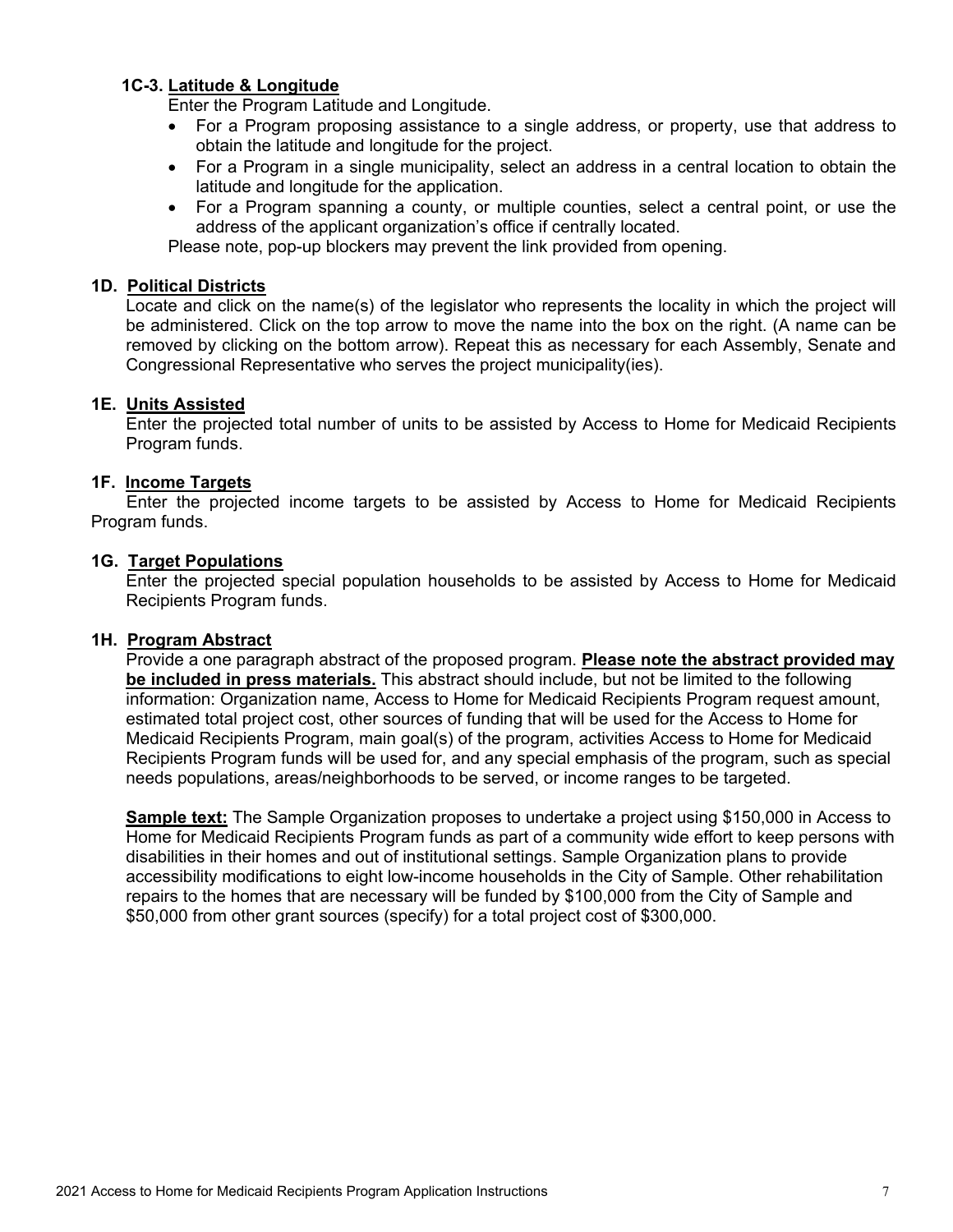### <span id="page-8-0"></span>**Exhibit 2 – Proposal**

### **2A. Program Activities & Scope**

Provide an overview of the proposed program. At a minimum:

- Describe the types of eligible program activities to be addressed.
- Describe how eligible program activities accomplish the goal of making the primary residences of Medicaid recipients with disabilities accessible, so they may live safely and comfortably in their residences, instead of residing in institutional care.
- Demonstrate a clear understanding of the program's eligibility criteria.
- Estimate the number of disabled renters and homeowners to be assisted

### **2B. Administrative Procedures**

 Outline procedures in place or planned by application organization to supplement the required procedures identified in the template administrative plan. Specifically:

### **Project Development**

- Describe method for accepting and processing applications.
- Describe plan for program marketing and outreach.
- Describe process for evaluating a substantial limitation caused by an individual's disability, as it relates to determining eligible program activities in consideration of such disability.
- Describe process for developing work scopes and completing inspections.
- Describe plan to address other needed rehabilitation or repair activities outside of the program's purview, or that exceed the maximum program award.
- Describe dispute resolution plan for disabled renters and homeowners and contractors.

### **Service Partnerships**

- Describe process for making referrals to local service provider(s) for needs other than accessibility modifications.
- Identify process for following up on local service referral outcomes.
- Describe cooperative, reciprocal working and/or two-way referral relationships with relevant local service provider(s), including housing service providers.
- Written local service and referral agreements, such as Memorandums of Understanding (MOUs), should be provided as an attachment. Maximum points are awarded for documented two-way, reciprocal MOUs.

#### **2C. Contractor Procurement**

- Describe the process for procuring contractors that includes an understanding of the program's bidding requirements.
- Describe procedures to ensure that NYS Certified Minority and Women-Owned Business Enterprises are afforded opportunities for meaningful participation in projects.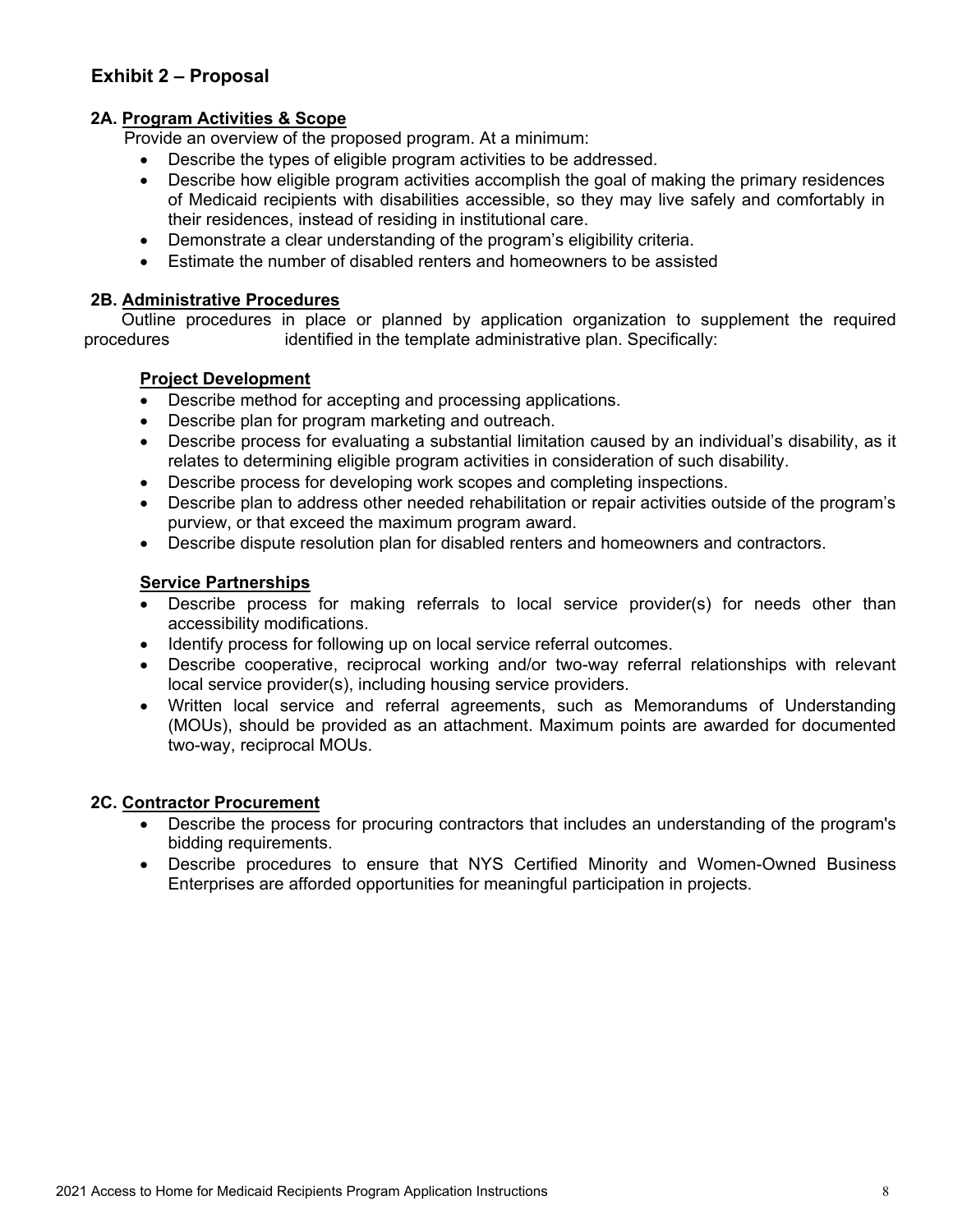### <span id="page-9-0"></span>**Exhibit 3 – Program Need**

### **3A. Program Need**

Demonstrate need in the service area to assist persons who are enrolled in Medicaid, and living with a disability, in returning to community living settings from institutional settings (transition) or preventing institutional living (diversion). This should include information specific to the service area, and target population, and cite dates and relevant data sources such as the U.S. Census Bureau and American Community Survey. Analysis should include, but not be limited to:

- Total population enrolled in Medicaid.
- Total population enrolled in Medicaid living with a disability.
- Explain how the proposed service area was selected.
- Explain how the applicant organization regularly serves this area.
- Provide data and narrative on how the demand for accessibility modifications, for Medicaid recipients living with disabilities, has been identified.
- Explain the need for public investment.
- Describe how the proposed program activities will address the identified needs.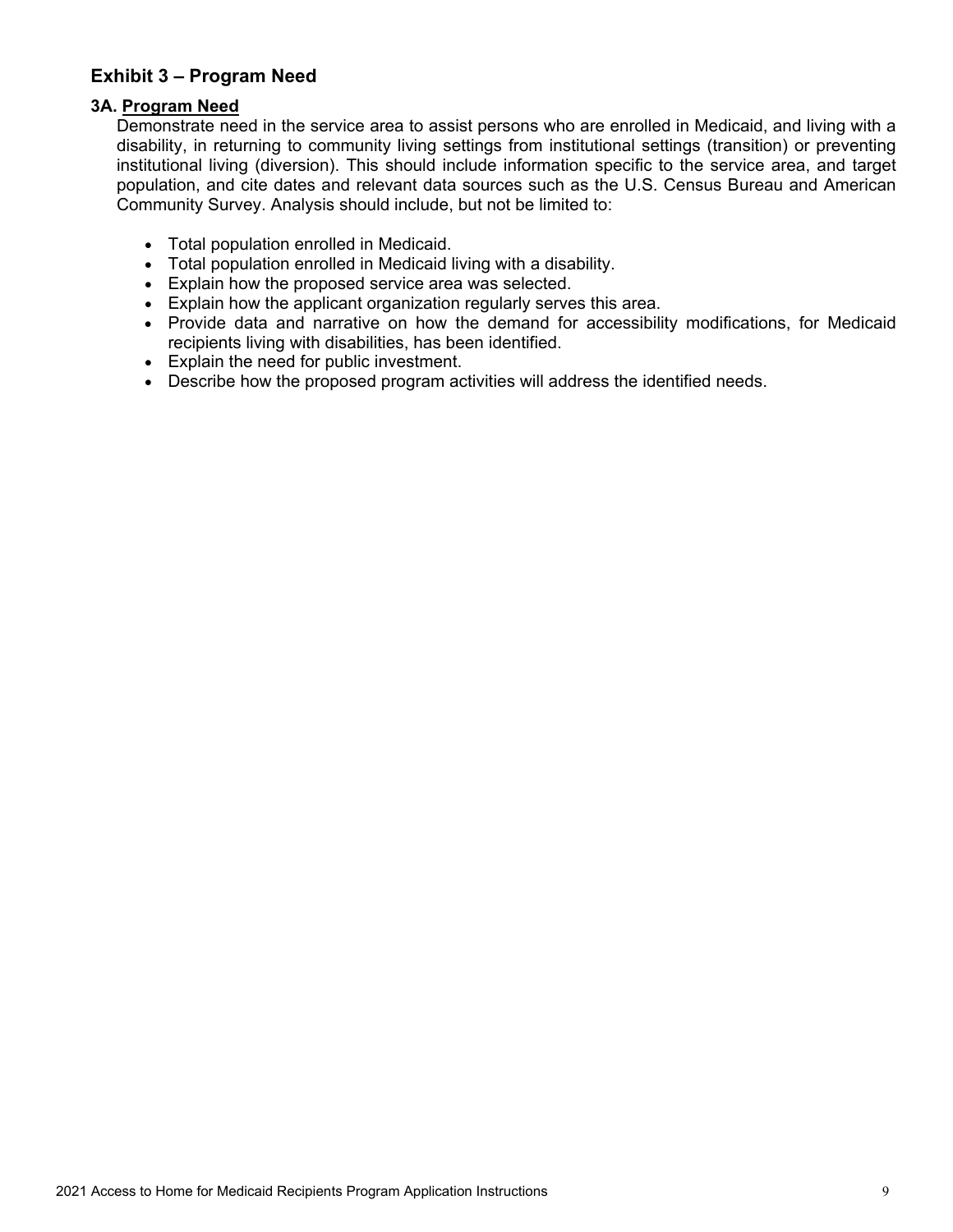# <span id="page-10-0"></span>**Exhibit 4 – Staffing Plan & Administrative Capacity**

### **4A. Staffing Plan & Administrative Capacity**

### **Staffing Plan**

- Identify staff assigned to work on the proposed program and their role, including but not limited to client intake, fiscal management, environmental review, work scope design, disbursements, and compliance monitoring.
- Describe specific staff experience or training relevant to the implementation of the program.

### **Administrative Capacity**

- Summarize relevant grant administration experience that demonstrates administrative capacity and readiness.
- Detail previous experience administering an Access to Home or Access to Home for Medicaid Recipients Program, or successfully working with similarly sized accessibility modification, or home repair programs.
- Identify measures taken to overcome administrative challenges or delays previously encountered in the administration of similar programs.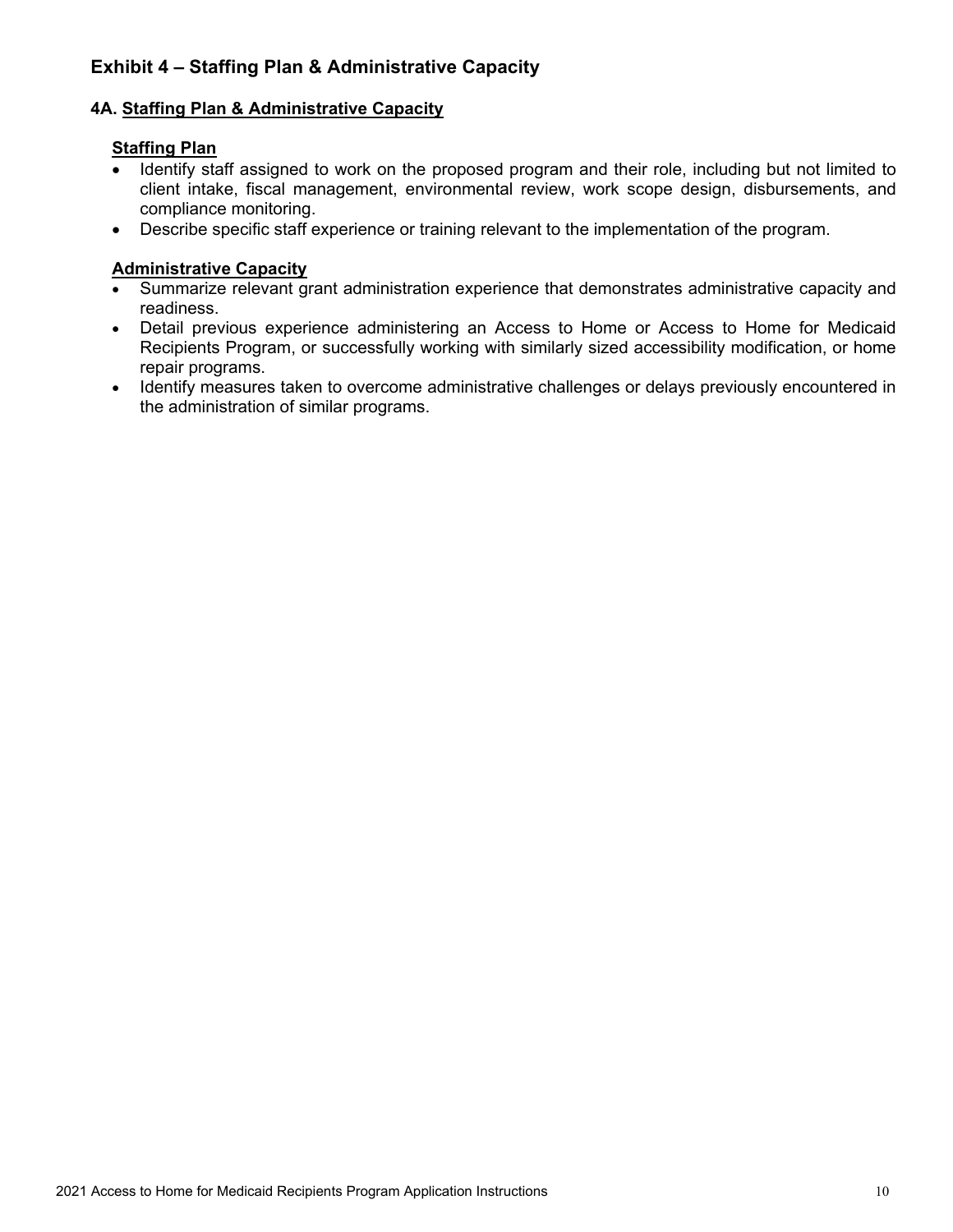### <span id="page-11-0"></span>**Exhibit 5 – Budget & Fiscal Responsibility**

### **5A. Sources of Funds**

On this screen, applicants must add each source of financing for the project. The total sources identified must equal the Total Program Uses identified in Section 5B of this Exhibit. An entry for Access to Home for Medicaid Recipients Program funds must be added to complete the total project budget.

### **An entry for Access to Home for Medicaid Recipients Program funds must be added to complete the total project budget.**

Source: Select the funding source name from the drop-down list. Funding sources are listed according to source type (DHCR/HTFC, Federal Government, Local Government, Non-DHCR State Government, and Private). If a specific funding source is not available, each source category has a generic source code that can be selected (for example, 'Federal Program – Other'). Please note that Access to Home funds and Access to Home for Heroes funds may not be used in conjunction with Access to Home for Medicaid Recipients Program funds.

Specify Source: If any of the funding sources in the drop-down menu are followed by 'Specify', the applicant must enter the source name, program, lender, etc. in this space.

Funds Requested: Enter the amount of funds to be contributed by the source. *Please review the Request for Applications for program funding limits.*

Status: Select either 'committed' or 'pending approval' from the drop-down menu. Select committed only if the funds have been formally committed. If the funds are formally committed, please provide the date of the letter and the signatory and attach the commitment documentation as requested in Attachment 3.

Click the 'Submit' button for the first source, and then the page will be redisplayed as a grid. To add another funding source, click the 'Add' button at the bottom of the grid and repeat the steps outlined above.

### **5B. Program Uses**

Provide a line-item breakdown of all costs associated with the proposed program as follows: Under the column titled *Access to Home for Medicaid Recipients Program Funds*, enter the amount for each cost to be paid with Access to Home for Medicaid Recipients Program funds. If applicable, under the column labeled *Other Funds* enter the total amount to be paid with funds other than the Access to Home for Medicaid Recipients Program funds. Upon clicking the 'submit' button, CDOL will add the columns together and display the total in the column titled *Total Cost*. The minimum request amount is \$75,000. The maximum request amount is \$150,000. A maximum of \$25,000 per unit is allowable. This cap is inclusive of both hard costs for accessibility modifications, soft costs and project delivery fees. Applicants may budget up to 7.5 percent of the request amount for eligible administrative costs. Applicants may budget up to 5 percent of project costs for eligible soft costs (architectural, design, engineering, testing, permits) and project delivery costs.

### *Line Items:*

- 1. Project Costs: Under the column labeled *Access to Home*, enter the amount of accessibility modification costs to be funded by the Access to Home for Medicaid Recipients Program. Under the column labeled *Other Funds*, enter the amount of these costs to be funded by sources other than the Access to Home for Medicaid Recipient Program. Upon clicking the 'submit' button, CDOL will add the two columns together and display the total in the column labeled *Total Cost*.
- 2. Project Delivery: Under the column labeled *Access to Home*, enter the amount of Program Delivery/Staff costs to be funded by the Access to Home for Medicaid Recipients Program. Under the column labeled *Other Funds*, enter the amount of these costs to be funded by sources other than Access to Home for Medicaid Recipients Program. Upon clicking the 'submit' button, CDOL will add the two columns together and display the total in the column labeled *Total Cost.*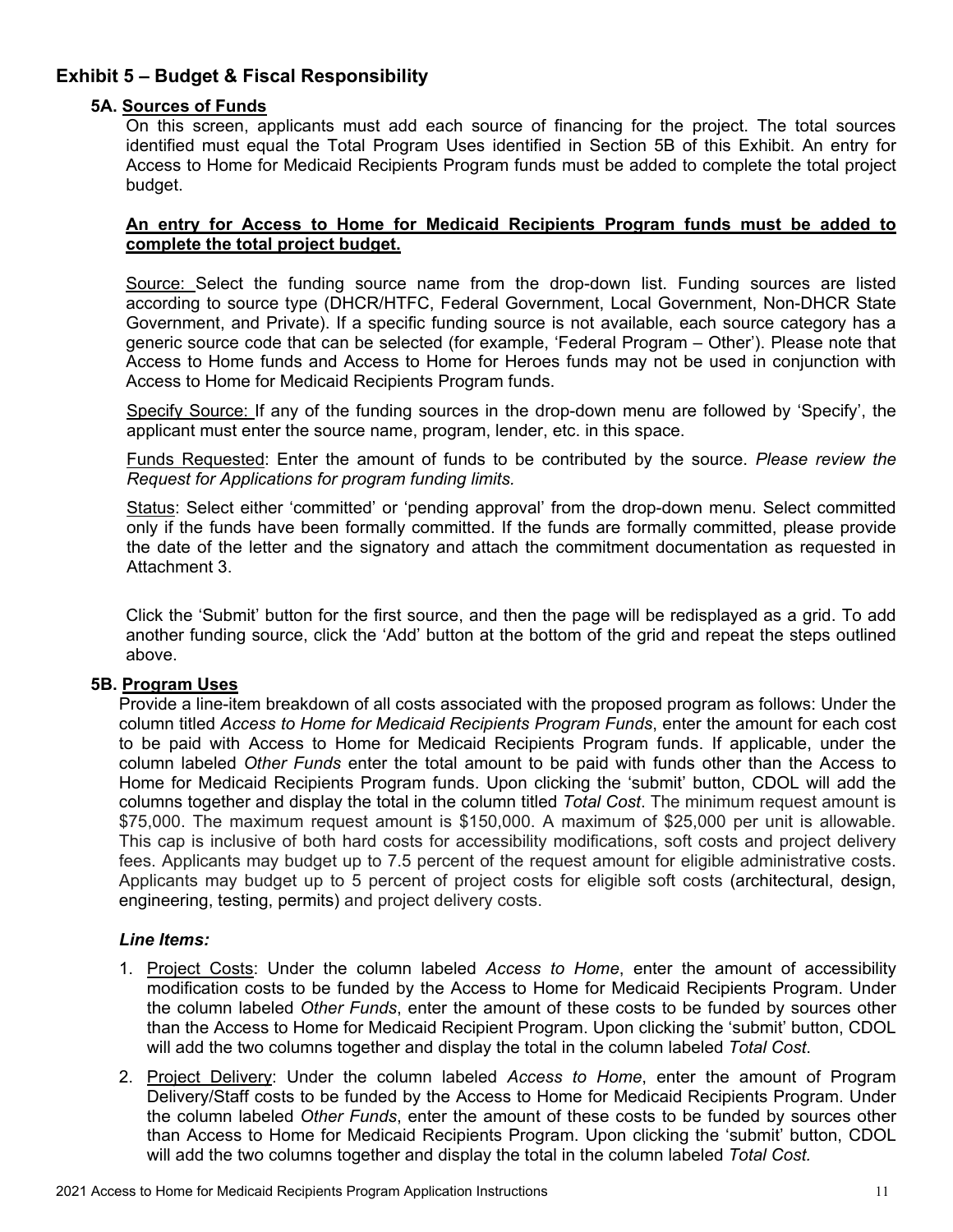- 3. Administration: Under the column labeled Access to Home, enter the total grant administration cost to be funded by the Access to Home Program for Medicaid Recipients Program. Under the column labeled Other Funds, enter the amount of these costs to be funded by sources other than Access to Home for Heroes Program funds. Upon clicking the 'submit' button, CDOL will add the two columns together and display the total in the column labeled *Total Cost.*
- 4. Total Program Costs: Upon clicking the 'submit' button, CDOL will calculate this line by adding together lines for each column of this Exhibit.

### **5C. Budget Narrative**

### **Budget**

Provide an overview of the program budget that clearly demonstrates an understanding of the Access to Home for Medicaid Recipients Program and its eligible uses. Identify, in a consistent format, all leveraged funding sources. This explanation must be supported by the required budget tables in Exhibits 5A, 5B & 5C.

- Identify the total project cost.
- Identify other relevant funding sources to be leveraged and the proposed use (i.e., offset project or administrative costs, or other needed rehabilitation or repair activities).
- For each source identified, indicate if funds are formally committed or if approval is pending.
- Explain how the proposed project will proceed if any pending sources of funds are not secured.
- If a funding source is identified as committed, evidence must be attached where requested in the application.

### **Fiscal Responsibility**

Describe the anticipated process and internal procedures related to fiscal management, including internal controls, fiscal records management, and documentation of cost reasonableness. Specifically:

- Describe the internal disbursement process.
- Explain how the applicant organization will cover project costs prior to disbursement of Access to Home for Medicaid Recipients Program funds.
- Describe project delivery costs, including the process used to document staff time relative to project delivery and grant administration.
- Describe the process for evaluating cost reasonableness and ensuring competitive bidding.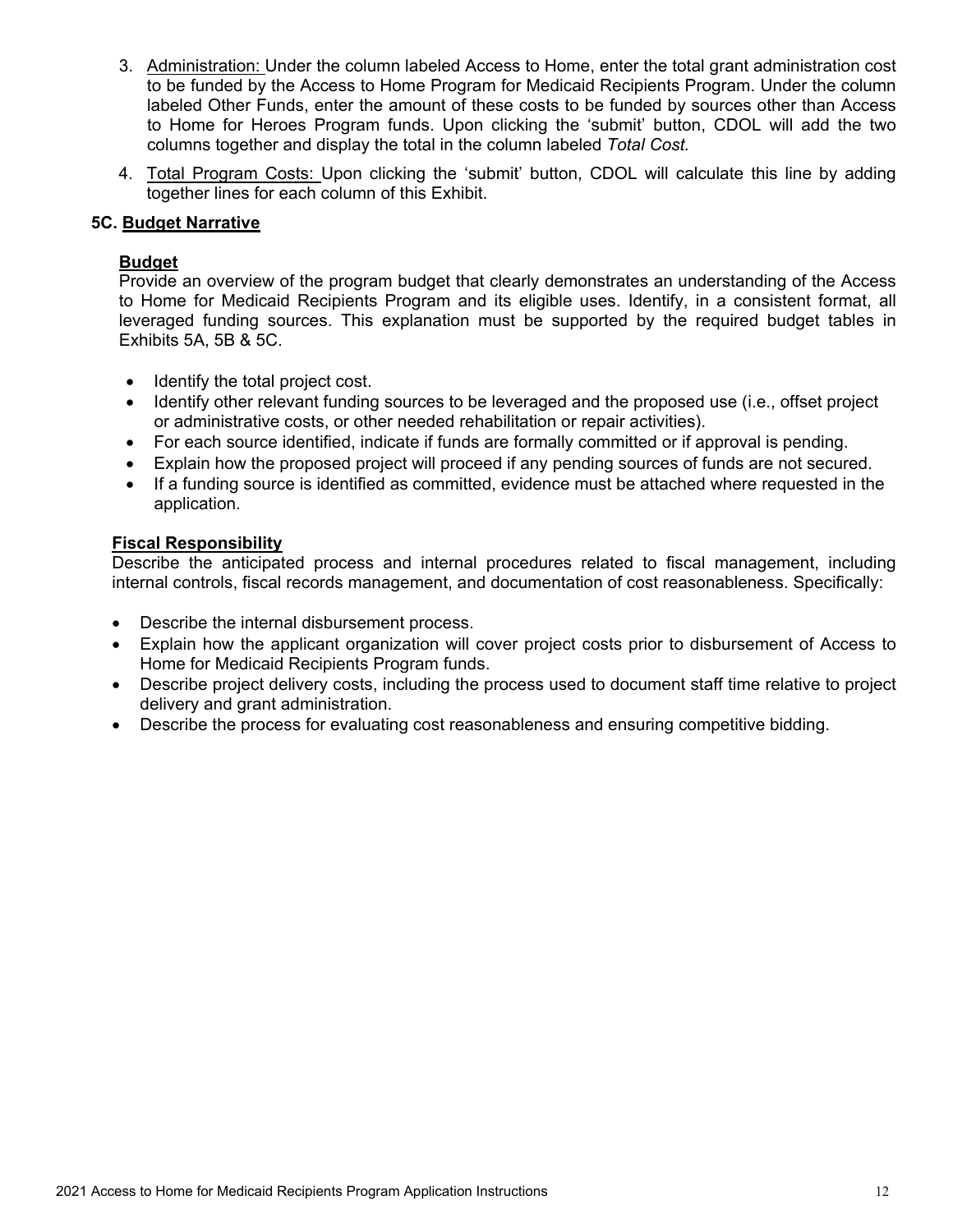# <span id="page-13-0"></span>**IV. Validating Application Exhibits**

An application must pass a series of validations before the application exhibits can be certified and submitted. To validate the application, return to the Menu using the navigation links in the top left corner of the screen. Click 'validate' to the right of the application name.

The Validate Application screen will be displayed. Click 'Validate' again to begin the validation process. The validation process is done in 3 steps:

- Step 1 checks to confirm that all required Exhibits have been entered.
- Step 2 checks to confirm that all required Exhibits are complete.
- Step 3 checks to confirm that the information entered is consistent across Exhibits.

If any incomplete Exhibits, fields, or inconsistencies are found, the applicant will receive the message: "Validation failed, please make the necessary corrections." Below this message, an explanation(s) of the problems found during the validation process will be displayed. Return to the Exhibits identified and complete them and/or correct the inconsistencies found. Each problem listed will have a link that will return the user to the applicable Exhibit. If there are a number of errors, it is suggested that the applicant select the 'Print' button in the Banner. This will open a new window to display and reference the error messages. The applicant must continue the validation process until the message "Validation Successful" is displayed.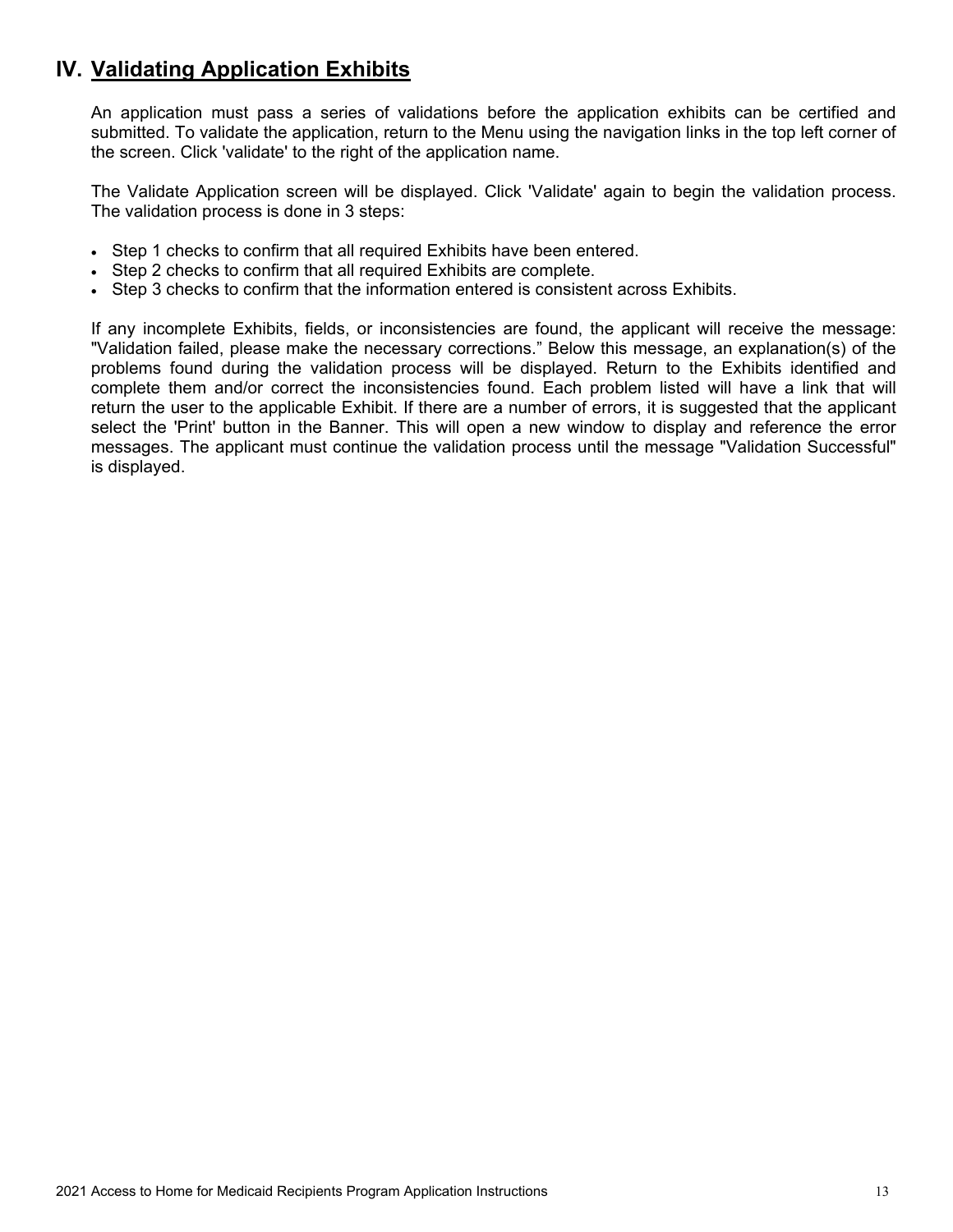# <span id="page-14-1"></span><span id="page-14-0"></span>**V. Applicant / Owner Certification**

### **A. Certifying Application Exhibits**

### **Please Note: Once the application is certified, the application it cannot be changed.**

After successful validation the 'Certify' link will be made available to users with the authorization to certify the application. If the person completing the application is not the person authorized on the Security Manager Designation Form to electronically certify the application, the person who is authorized must sign into CDOL to complete this step. The only way to get the 'Certify' link is to run a successful validation. If the validation is completed, but the application is not certified, the validation will have to be run again.

Applicants that select the choice 'Do Not Agree' to any of the statements in the certification must attach a detailed explanation under the Attachment labeled Application Certification Detail. Attachments may be uploaded at any time during the application process, including after certification is complete.

To electronically certify and submit the application exhibits, click the 'Certify' link on the Validation page. At the bottom of the Certification and Submission enter the password and title and click the 'Submit' button. If the certification and submission was successful, CDOL will display a message acknowledging successful submission of the Exhibits or Step 1 of the CDOL Application Process. This message will also provide the application's SHARS ID number, which will be used to identify the application. An e-mail message will also be sent confirming successful submission of the application exhibits. This will change the application status from "In Progress" to "Certified." **Additional steps are required to complete and submit the application.**



A new window will open showing the completed application. Please save a copy electronically and print a copy for the applicant's records.

Return to the main menu using the navigation links in the top left corner of the screen. Now that the application exhibits are certified and submitted, click on the 'Attachments' link next to the application on the main menu. The 'Attachments' link will transfer the user to the Upload Attachments process.

**Please Note:** An application will not be considered complete until all required attachments are uploaded, submitted and certified. **Any portion of the application exhibits or attachments that have not been submitted by the deadline specified will not be accepted.**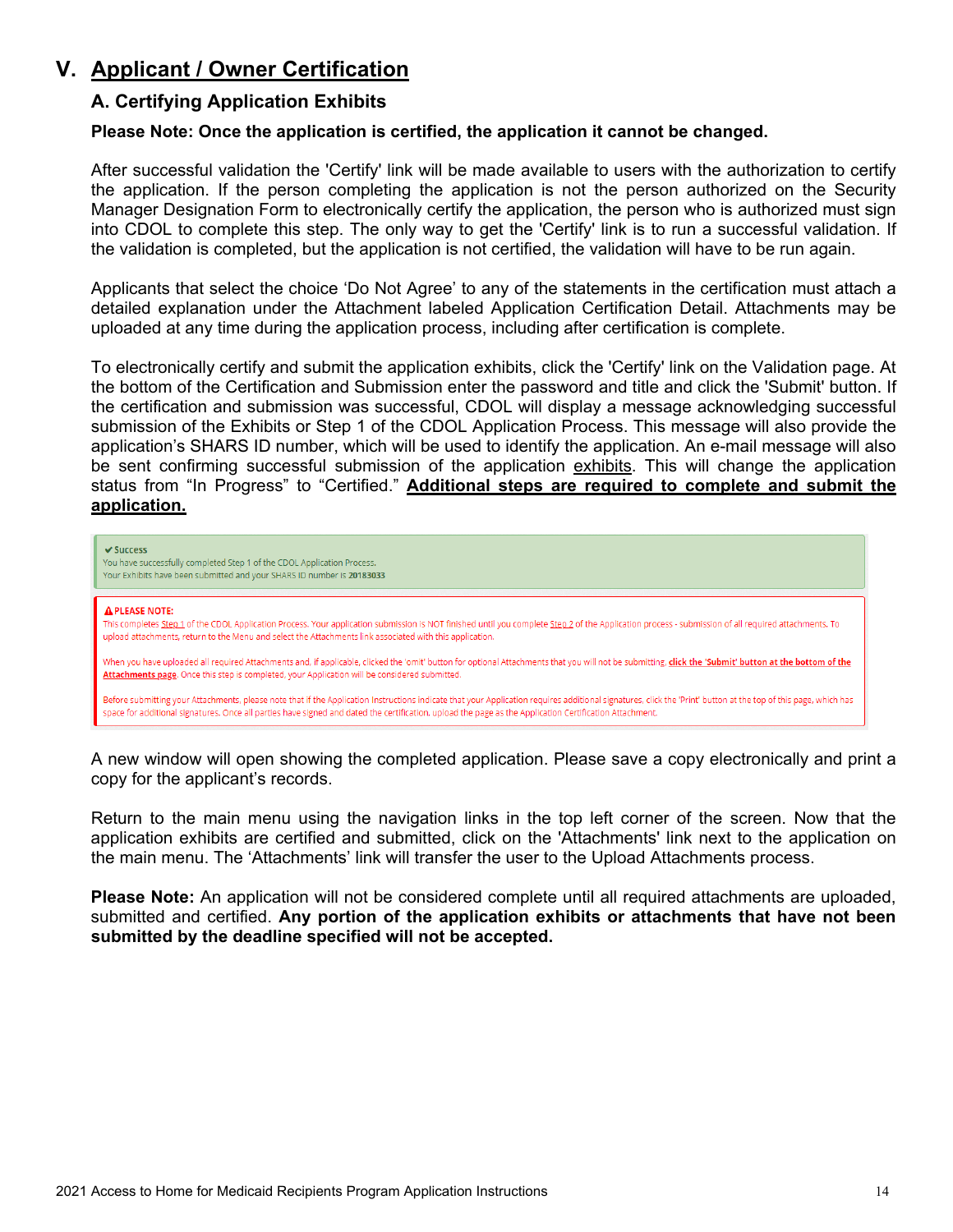# <span id="page-15-0"></span>**VI. Application Attachments**

Attachment 1 – Compliance Monitoring Plan (Required)

Attachment 2 – Financial Commitment Letters (Optional)

- Attachment 3 Supportive Services Agency Commitments (Optional)
- Attachment 4 Applicant Certification Detail (Optional) Vendor Responsibility Questionnaire (VRQ) Required for all not-for-profit entities.

### <span id="page-15-2"></span><span id="page-15-1"></span>**A.Attachment Instructions**

### Attachment 1 – Compliance Monitoring Plan (Required)

Attach a formal plan for monitoring the assisted properties and enduring compliance during the three years ongoing maintenance term. Address staff assignment of this responsibility and address continuity of operations in the event of staffing changes. Describe plans for monitoring to confirm that participants are in compliance with obligations, outline procedures for resolving events of noncompliance, review and processing of subordination requests and repayments to HTFC.

### <span id="page-15-3"></span>Attachment 2 – Funding Commitment Letters (Optional)

Supporting documentation must be provided for each source of funds identified as 'Committed' in Exhibit 5A. To complete application, applicant must select 'omit' if attachments will not be uploaded.

### <span id="page-15-4"></span>Attachment 3 – Supportive Services Agency Commitments (Optional)

Supporting documentation should be provided for each Service Provider Agreement or Referral Agreement identified in the application. Documentation should show a two-way referral process between the applicant and other service agency.

### Attachment 4 – Applicant Certification Detail (Optional)

Supporting documentation with detailed explanation should be provided for any question marked "Do Not Agree" in the applicant certification. MANDATORY – Applications from all not-for-profit entities must attach the Vendor Responsibility Questionnaire found here: [https://hcr.ny.gov/system/files/documents/2021/07/210721\\_venrep\\_not-for](https://hcr.ny.gov/system/files/documents/2021/07/210721_venrep_not-for-profit_organzation_final__0.pdf)[profit\\_organzation\\_final\\_\\_0.pdf](https://hcr.ny.gov/system/files/documents/2021/07/210721_venrep_not-for-profit_organzation_final__0.pdf)

To complete application, applicant must select 'omit' if attachments will not be uploaded.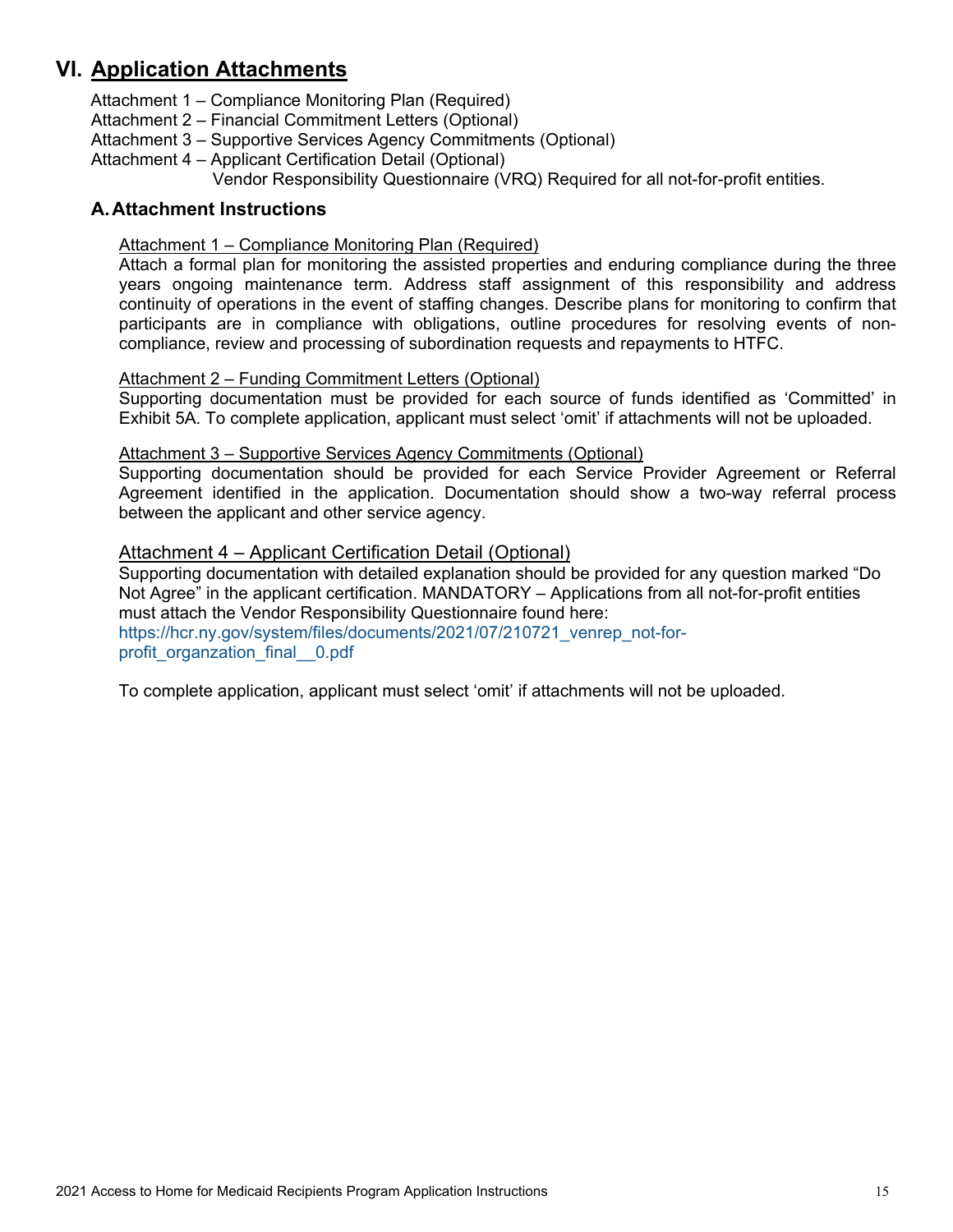# <span id="page-16-1"></span><span id="page-16-0"></span>**VII. Uploading & Certifying Attachments**

### **A. Uploading Attachments**

Return to the Menu, then click on the 'Attachments' link to the right of the application name. This link will access the Attachment Upload window.

The Attachment Upload page lists the applicable attachments for the application.

To the right of each listed attachment is an 'Add' link. Click the 'Add' to begin to attach files. Select the 'Choose File' button to browse for the file to be uploaded. After locating and selecting the file, click the 'Upload' button to begin the upload. A progress bar will display the progress of the upload. Once complete, the applicant will be redirected to the main Attachment Upload screen. The uploaded file name will be displayed under the attachment.

To the right of each uploaded file will be two links: 'View' and 'Delete'. 'View' allows the applicant to view and optionally print the file to verify that the correct document is attached. 'Remove' allows the applicant to delete the file prior to submission.

Attachments that are not required will have an 'Omit' link. **Applicants must click the 'Omit' link if an optional attachment will not be included.**

An applicant may upload multiple files for each attachment. Please limit the uploaded files to those documents specifically requested in the Attachment Instructions. Whenever possible, combine multiple files into one. All required attachments must be uploaded before the group can be submitted.

### <span id="page-16-2"></span>**B. Submitting and Certifying Application Attachments**

When all required application attachments have been uploaded, the organization's authorized signatory must log-in and click 'Submit' on the Attachment Upload page. CDOL will display an 'Attachment Receipt' then an 'Attachment Certification' which must both be clicked to complete the submission. Once complete, a message will appear at the top of the screen indicating that the application attachments have been successfully submitted, and the application process is complete. Once the attachments have been submitted, the Access to Home for Medicaid Recipients Program Application is complete and may not be changed.

Return to the main menu using the navigation menu in the top left corner of the screen. Now that the application exhibits and attachments are complete, submitted, and certified, the application Status next to the application name should indicate Completed.

**Access to Home for Medicaid Recipients Program application exhibits and attachments must be submitted via the CDOL system by 4:00 PM, EST, Friday, October 22, 2021. Applications and supplemental materials will not be accepted after the stated deadline.**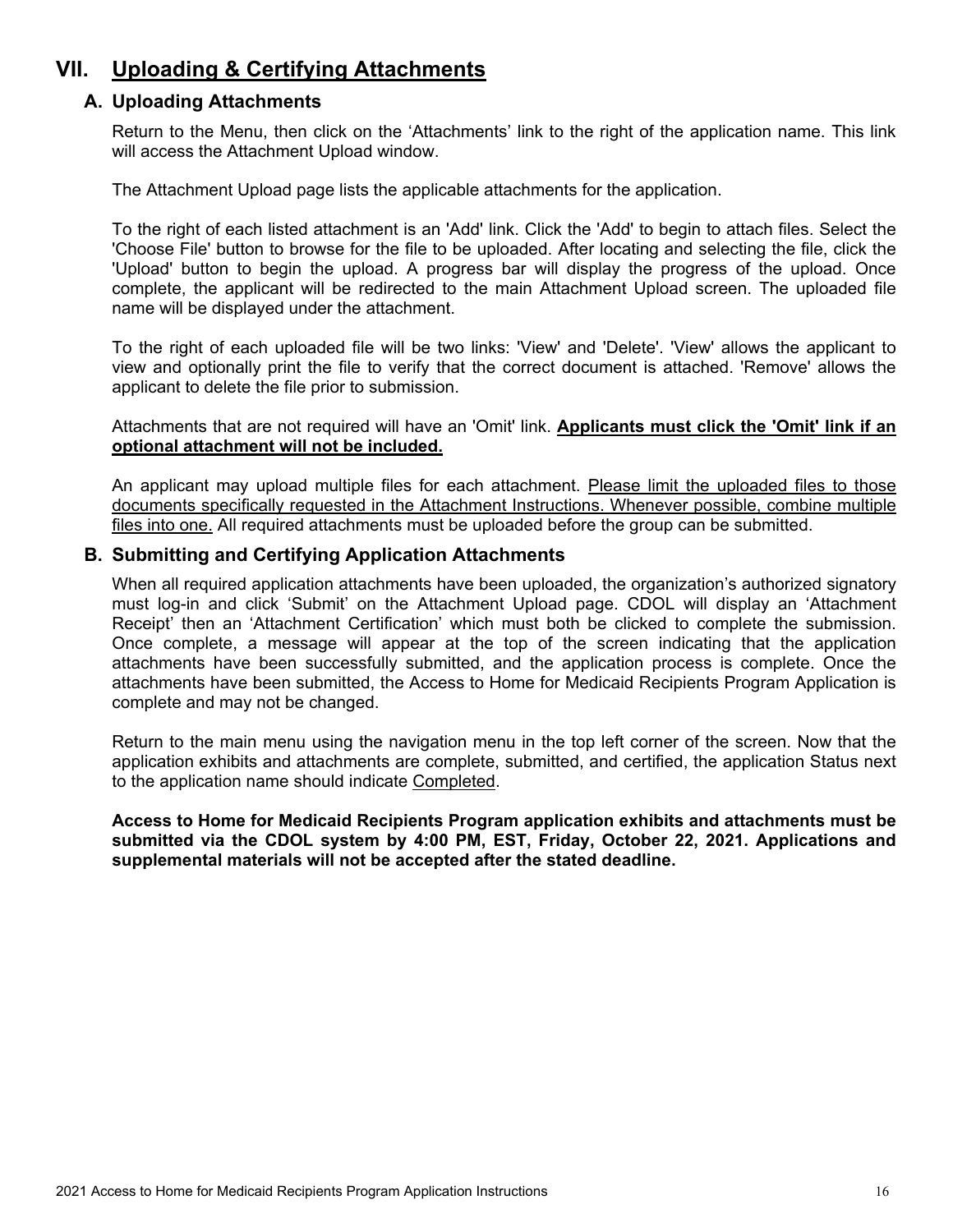# <span id="page-17-0"></span>**VIII. Application Exhibit Screenshots**

# <span id="page-17-1"></span>**Access to Home for Medicaid Recipients Program – CDOL Table of Contents & Exhibit List**

| <b>Exhibit 1 - Application Summary</b>              | view        |
|-----------------------------------------------------|-------------|
| 1A. Funds Requested                                 | view   edit |
| 1B. Applicant Information                           | view   edit |
| 1C. Program Detail Information                      |             |
| 1. Counties/Municipalities                          | view   edit |
| 2. Regional Council                                 | view   edit |
| 3. Latitude & Longitude                             | view   edit |
| 1D. Political Districts                             | view   edit |
| 1E. Units Assisted                                  | view   edit |
| 1F. Income Targets                                  | view   edit |
| 1G. Target Populations                              | view   edit |
| 1H. Program Abstract                                | view   edit |
|                                                     |             |
| Exhibit 2 - Proposal                                | view        |
| 2A. Program Activities & Scope                      | view   edit |
| 2B. Administrative Procedures                       | view   edit |
| 2C. Contractor Procurement                          | view   edit |
|                                                     |             |
| Exhibit 3 - Program Need                            | view        |
| 3A. Program Need                                    | view   edit |
| Exhibit 4 - Staffing Plan & Administrative Capacity | view        |
|                                                     |             |
| 4A. Staffing Plan & Administrative Capacity         | view   edit |
| Exhibit 5 - Budget & Fiscal Responsibility          | view        |
| 5A. Sources of Funds                                | view   edit |
| 5B. Program Uses                                    | view   edit |
| 5C. Budget Narrative                                | view   edit |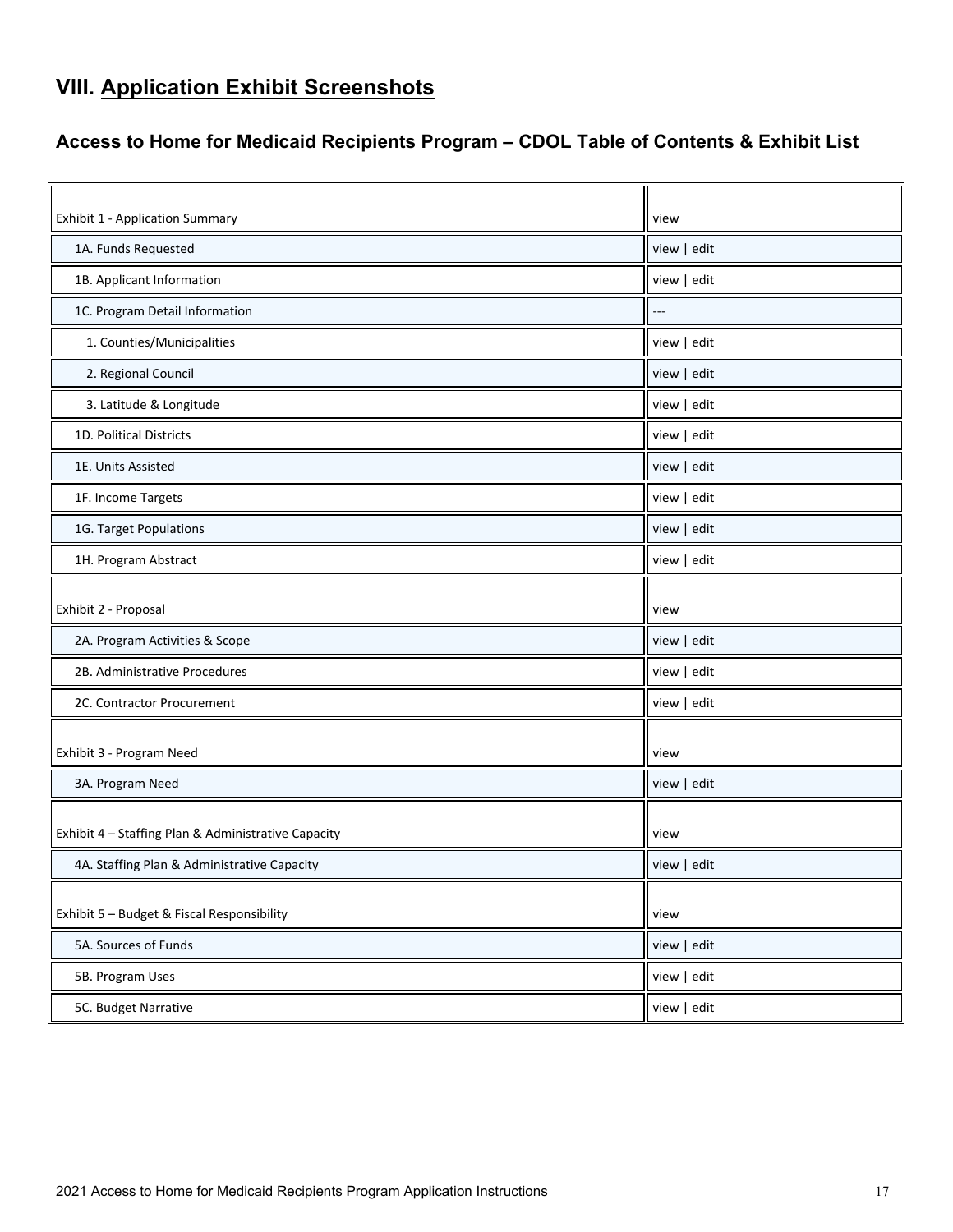# <span id="page-18-0"></span>**Exhibit 1 – Application Summary 1A. Funds Requested**

| 1.  | Local Program Name: *<br>Please enter a brief, descriptive name. If awarded, the Local Program Name entered here will be used to label contract                                                    |
|-----|----------------------------------------------------------------------------------------------------------------------------------------------------------------------------------------------------|
|     | materials and to describe the program throughout the contract term. e.g., City of Sample Access to Home for Medicaid<br>Recipients Program                                                         |
| 2.  | Total Access to Home for Medicaid Recipients funds requested: *\$                                                                                                                                  |
|     | 1B. Applicant Information                                                                                                                                                                          |
| 1.  | <b>Applicant Name:</b>                                                                                                                                                                             |
| 2.  | Federal EIN:                                                                                                                                                                                       |
| За. | DOS Charities Registration Number:                                                                                                                                                                 |
| 3b. | Not-for-Profit Incorporation Date: 00/00/200                                                                                                                                                       |
| 4.  | Fiscal Year End Date: 00/00                                                                                                                                                                        |
| 5a. | <b>Applicant Types:</b>                                                                                                                                                                            |
| 5b. | Have all required periodic or annual written reports been filed with the Attorney General's office in a timely manner? *                                                                           |
| 5c. | <b>DUNS Number:</b>                                                                                                                                                                                |
| 6.  | <b>Official Mailing Address:</b>                                                                                                                                                                   |
|     |                                                                                                                                                                                                    |
|     | Select the mailing address for Contract or Award Materials                                                                                                                                         |
| ⊙   | SAMPLE ADDRESS                                                                                                                                                                                     |
|     | SAMPLE<br>$\overline{2}$<br><b>ADDRESS</b>                                                                                                                                                         |
| 7.  | Applicant Phone and Internet Data<br>Phone Number:<br>Phone Extension:<br>Fax:<br>Email Address:<br>URL:                                                                                           |
| 8.  | Primary Contact Person for Correspondence Related to this Application:                                                                                                                             |
|     | First Name: *                                                                                                                                                                                      |
|     | Last Name: *                                                                                                                                                                                       |
|     | Salutation:                                                                                                                                                                                        |
|     | Title:                                                                                                                                                                                             |
|     | Phone Number: *<br>Example: 212-555-1212                                                                                                                                                           |
|     | <b>Phone Extension:</b>                                                                                                                                                                            |
|     | Fax Number:<br>Example: 212-555-1212                                                                                                                                                               |
|     | Email Address: *                                                                                                                                                                                   |
|     | Is this person authorized to execute an agreement with the HTFC should the proposal be funded? *                                                                                                   |
| 9.  | Contact Authorized to Execute a Contract with HTFC:<br>Please note: for City, County, Town or Village applicants only the Chief Elected Official is authorized to execute a contract with<br>HTFC. |
|     |                                                                                                                                                                                                    |

First Name: \*

Last Name: \*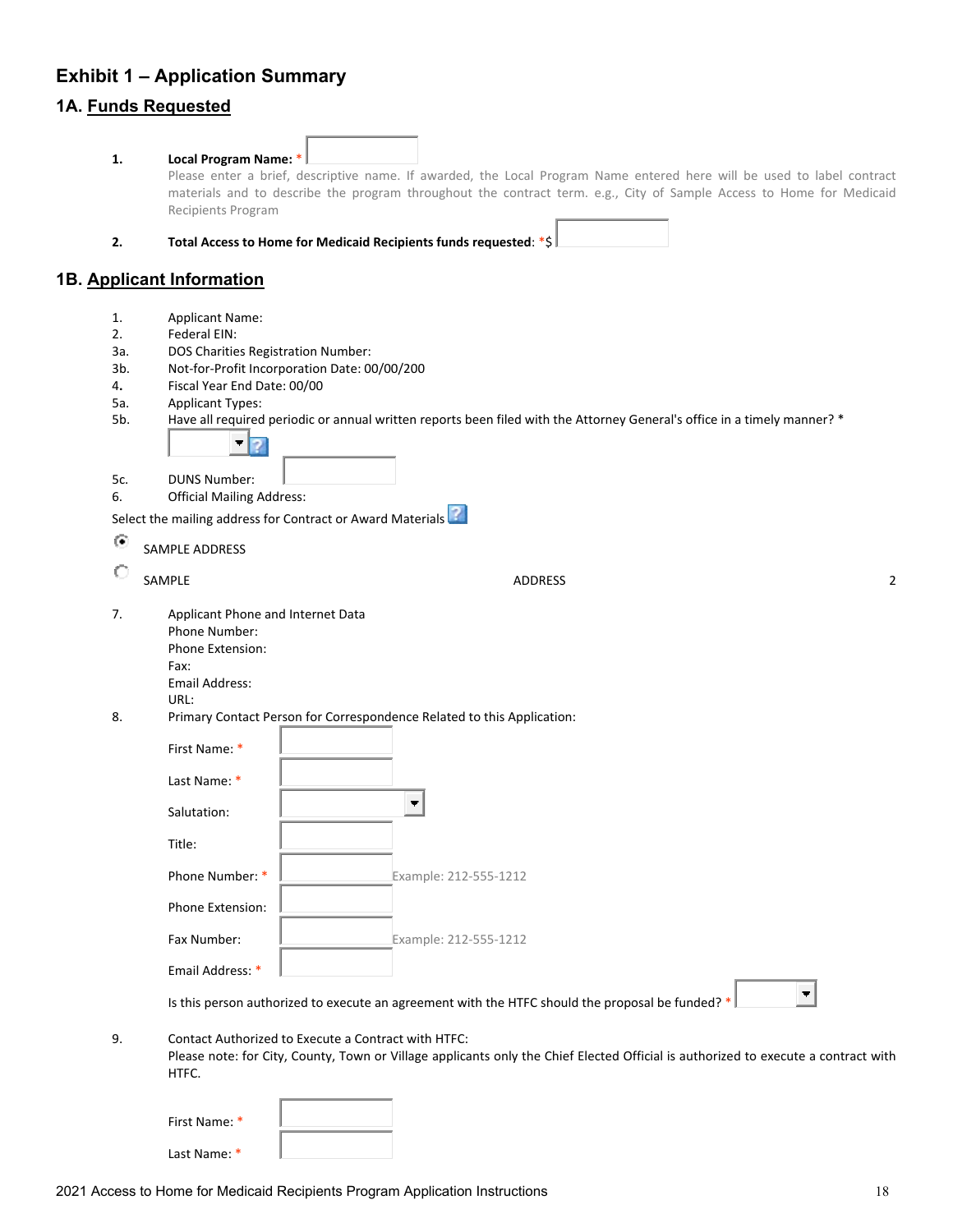| Salutation:      |                       |
|------------------|-----------------------|
| Title:           |                       |
| Phone Number: *  | Example: 212-555-1212 |
| Phone Extension: |                       |
| Fax Number:      | Example: 212-555-1212 |
| Email Address:   |                       |

### **1C-1. Counties/Municipalities**

| Project County: *                  |  |
|------------------------------------|--|
| Will the project be county wide? * |  |
| Municipality: *                    |  |

### **1C-2. Regional Council**

| 1. Regional Council(s): *<br>Select all that apply |                  |
|----------------------------------------------------|------------------|
| Capital Region                                     | Mohawk Valley    |
| Central New York                                   | New York City    |
| Finger Lakes                                       | North Country    |
| Long Island                                        | Southern Tier    |
| Mid-Hudson                                         | Western New York |

### **1C-3. Latitude & Longitude**

Click HERE (http://itouchmap.com/latlong.html) to determine Latitude and Longitude. The latitude must be between 40.000000 and 49.999999. The longitude must be between -70.000000 and -79.999999. For Programs that span multiple locations, please enter the latitude/longitude of the applicant organization's Home for Medicaid or central office in New York State or a central point for multi-county projects.

| <b>Project Latitude:</b> |    |
|--------------------------|----|
| Project Longitude:       | *1 |

### **1D. Political Districts**

| 1. New York State Assembly District(s): |  |
|-----------------------------------------|--|
| $\geq$<br>$\vert$ < $\vert$             |  |
| 2. New York State Senate District(s):   |  |
| $\geq$<br>$\sim$                        |  |

3. New York State Congressional District(s):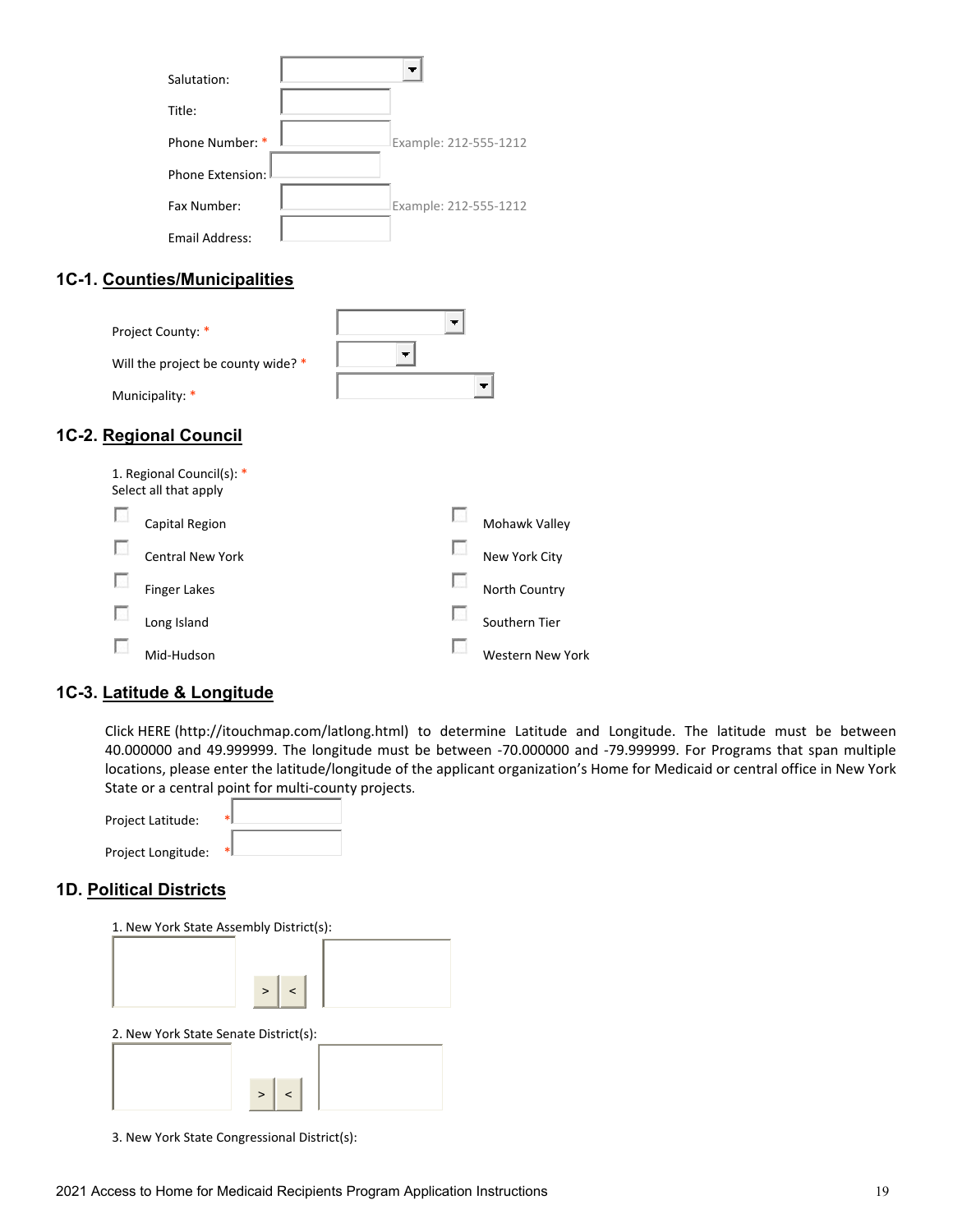| ⋗ |  |
|---|--|

### **1E. Units Assisted**

Units to be assisted by Access to Home for Medicaid Recipients:

Residential - Existing/Rehab:

Total Residential Units to be assisted by Access to Home for Medicaid Recipients: 0

### **1F. Income Targets**

| <b>Target Group</b>                                                                  |             | <b>Units</b> |
|--------------------------------------------------------------------------------------|-------------|--------------|
| Public Assistance <= 30% of Median Income                                            |             |              |
| 31% through 40% of Median Income                                                     |             |              |
| 41% through 50% of Median Income                                                     |             |              |
| 51% through 60% of Median Income                                                     |             |              |
| 61% through 70% of Median Income                                                     |             |              |
| 71% through 80% of Median Income                                                     |             |              |
| 81% through 90% of Median Income                                                     |             |              |
| 91% through 120% of Median Income                                                    |             |              |
| Total:                                                                               | $\mathbf 0$ |              |
| Total Residential Units to be assisted by Access to Home for Medicaid<br>Recipients: | 0           |              |

### **1G. Target Populations**

| 1. Special Population Households                        | <b>Units</b> |
|---------------------------------------------------------|--------------|
| No Target Population (or Unknown)                       |              |
| Persons with Physical Disability/Traumatic Brain Injury |              |
| Persons who are Veterans                                |              |
| Persons with Intellectual/Developmental Disabilities    |              |
| Persons who are Frail Elderly                           |              |

Total Units identified for all Target Populations:0

Total Residential Units to be assisted by Access to Home for Medicaid Recipients:0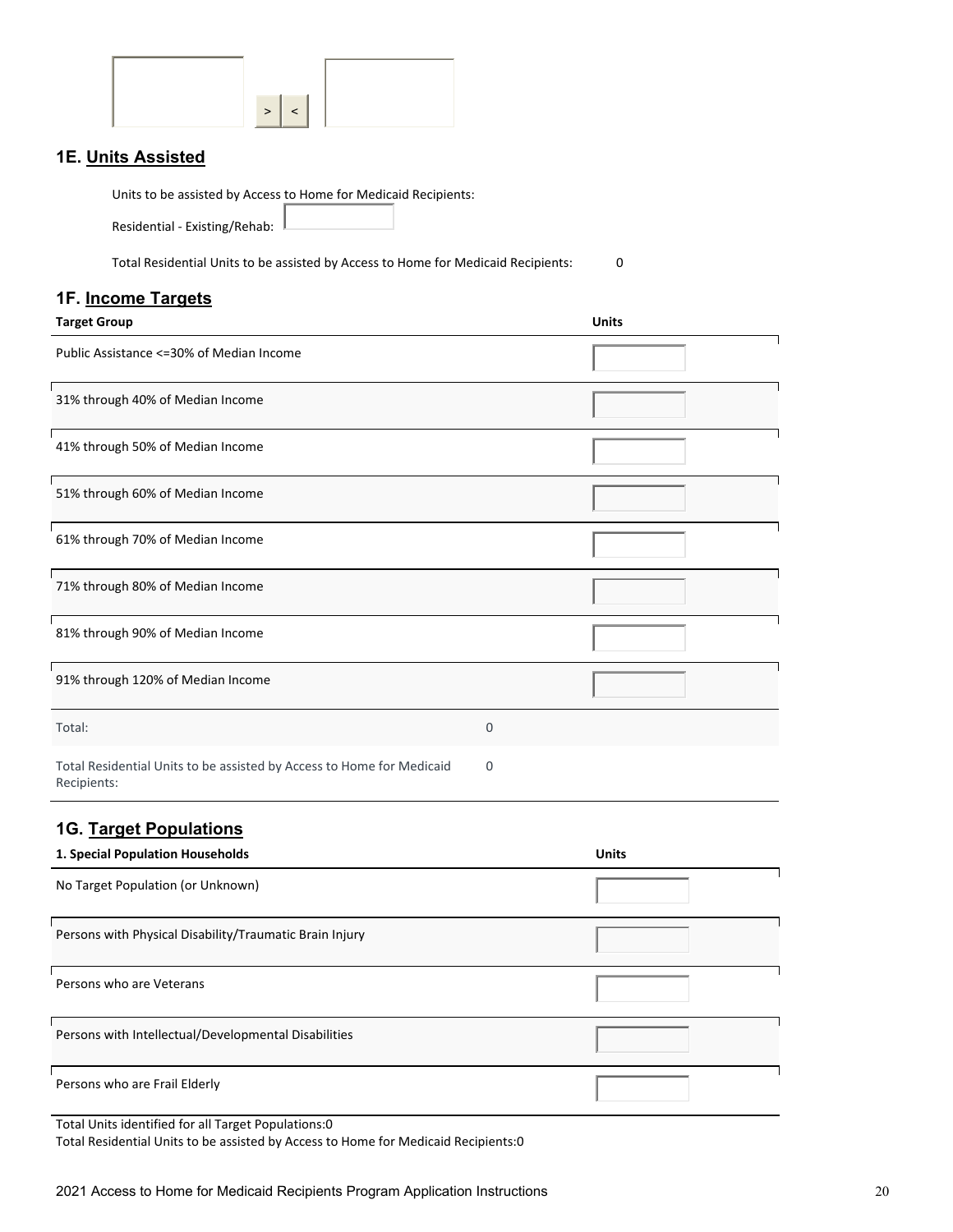### **1H. Program Abstract**

Provide a one paragraph abstract of the proposed program. **Please note the abstract provided may be included in press materials.** This abstract should include, but not be limited to the following information: Organization name, Access to Home for Medicaid Recipients Program request amount, estimated total project cost, other sources of funding that will be used for the Access to Home for Medicaid Recipients Program, main goal(s) of the program, activities Access to Home for Medicaid Recipients Program funds will be used for, and any special emphasis of the program, such as special needs populations, areas/neighborhoods to be served, or income ranges to be targeted.

**Sample text:** The Sample Organization proposes to undertake a project using \$150,000 in Access to Home for Medicaid Recipients Program funds as part of a community wide effort to keep persons with disabilities in their homes and out of institutional settings. Sample organization plans to provide accessibility modifications to eight low-income households in the City of Sample. Other rehabilitation repairs to the homes that are necessary will be funded by \$100,000 from the City of Sample and \$50,000 from other grant sources (specify) for a total project cost of \$300,000.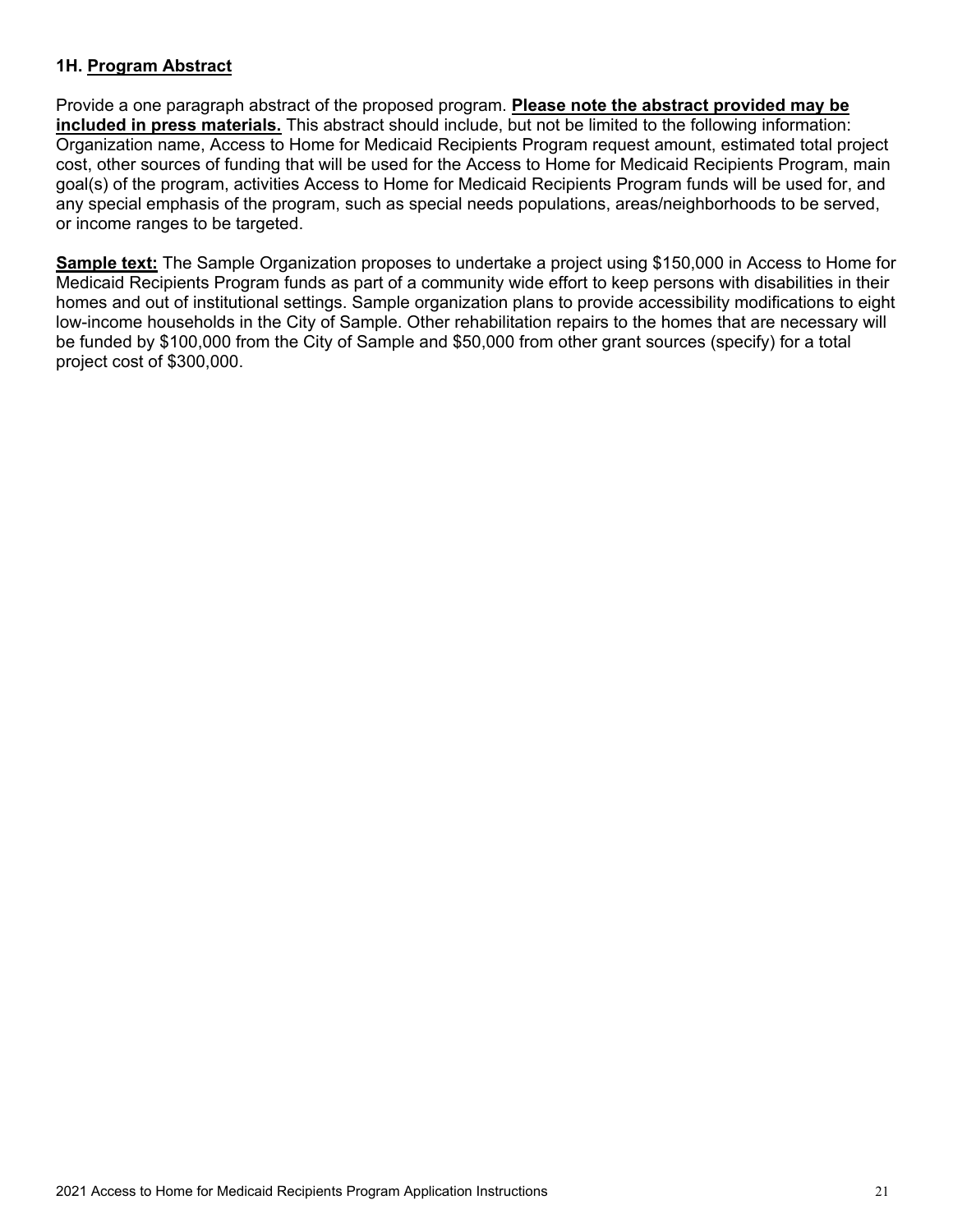### <span id="page-22-0"></span>**Exhibit 2 – Proposal**

### **2A. Program Activities & Scope**

Provide an overview of the proposed program. At a minimum:

- Describe the types of eligible program activities to be addressed.
- Describe how eligible program activities accomplish the goal of making the primary residences of Medicaid recipients with disabilities accessible, so they may live safely and comfortably in their residences, instead of residing in institutional care.
- Demonstrate a clear understanding of the program's eligibility criteria.
- Estimate the number of disabled renters and homeowners to be assisted.

### **2B. Administrative Procedures**

Outline procedures in place, or planned by applicant organization, to supplement the required procedures

identified in the template administrative plan. Specifically:

#### **Project Development**

- Describe method for accepting and processing applications.
- Describe plan for program marketing and outreach.
- Describe process for evaluating a substantial limitation caused by an individual's disability, as it relates to determining eligible program activities in consideration of such disability.
- Describe process for developing work scopes and completing inspections.
- Describe plan to address other needed rehabilitation or repair activities outside of the program's purview, or that exceed the maximum program award.
- Describe dispute resolution plan for disabled renters and homeowners and contractors.

#### **Service Partnerships**

- Describe process for making referrals to local service provider(s) for needs other than accessibility modifications.
- Identify process for following up on local service referral outcomes.
- Describe cooperative, reciprocal working and/or two-way referral relationships with relevant local service provider(s), including housing service providers.
- Written local service and referral agreements, such as Memorandums of Understanding (MOUs), should be provided as an attachment. Maximum points are awarded for documented two-way, reciprocal MOUs.

#### **2C. Contractor Procurement**

- Describe the process for procuring contractors that includes an understanding of the program's bidding requirements.
- Describe procedures to ensure that NYS Certified Minority and Women-Owned Business Enterprises are afforded opportunities for meaningful participation in projects.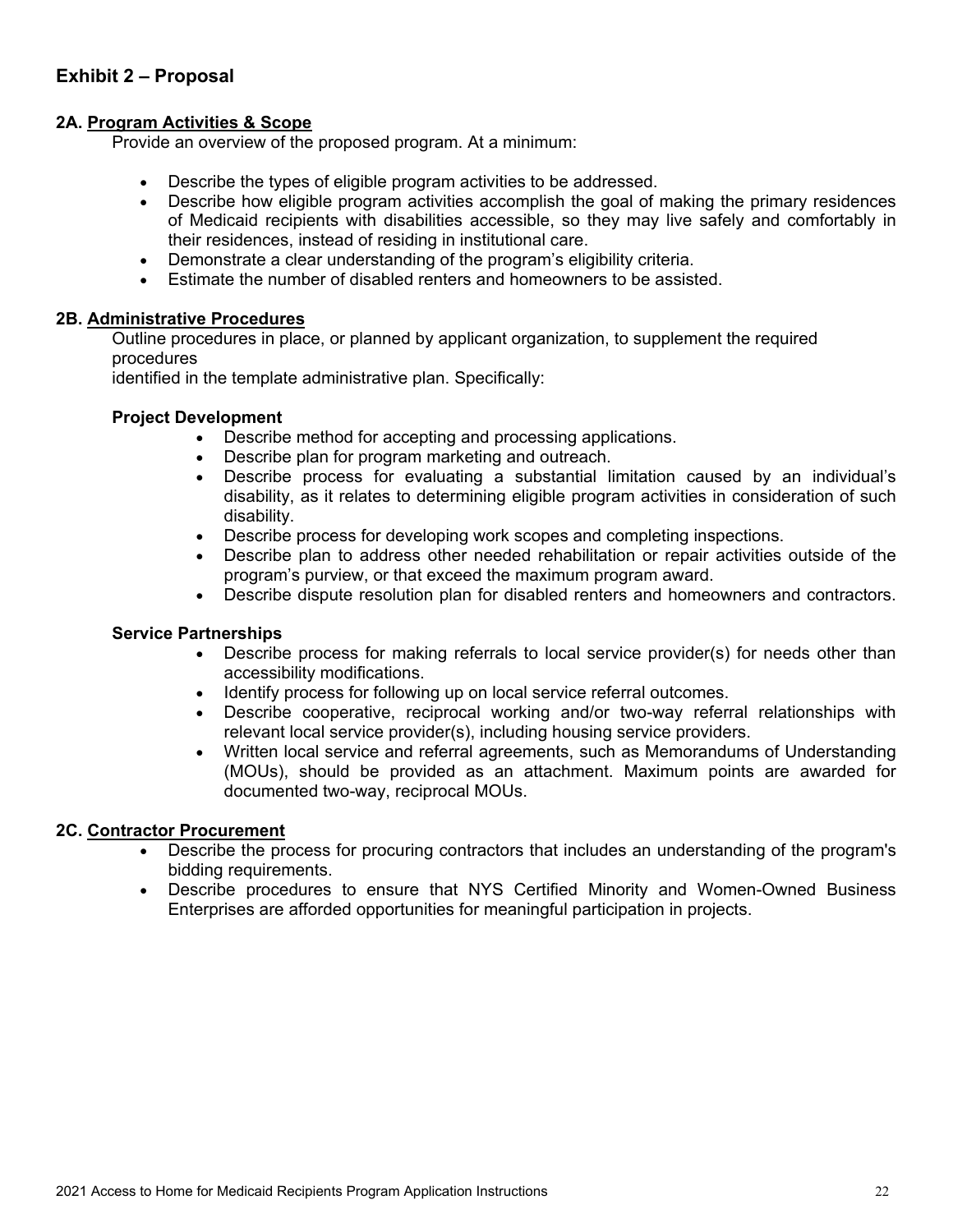### <span id="page-23-0"></span>**Exhibit 3 – Program Need**

### **3A. Program Need**

Demonstrate need in the service area to assist persons who are enrolled in Medicaid, and living with a disability, in returning to community living settings from institutional settings (transition) or preventing institutional living (diversion). This should include information specific to the service area, and target population, and cite dates and relevant data sources such as the U.S. Census Bureau and American Community Survey. Analysis should include, but not be limited to:

- Total population enrolled in Medicaid.
- Total population enrolled in Medicaid living with a disability.
- Explain how the proposed service area was selected.
- Explain how the applicant organization regularly serves this area.
- Provide data and narrative on how the demand for accessibility modifications, for Medicaid recipients living with disabilities, has been identified.
- Explain the need for public investment.
- Describe how the proposed program activities will address the identified needs.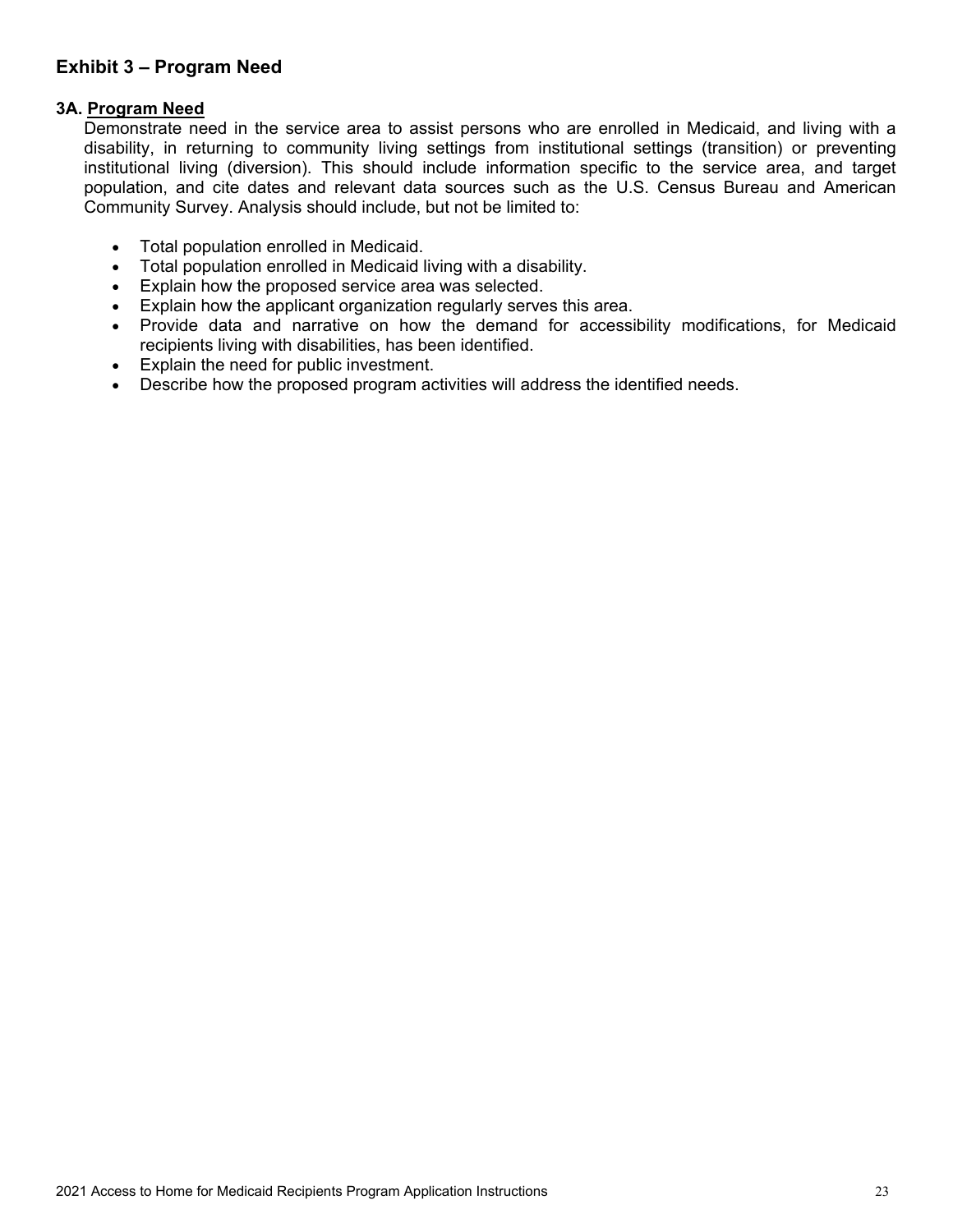### <span id="page-24-0"></span>**Exhibit 4 – Staffing Plan & Administrative Capacity**

### **Staffing Plan:**

- Identify staff assigned to work on the proposed program and their role, including but not limited to client intake, fiscal management, environmental review, work scope design, disbursements, and compliance monitoring.
- Describe specific staff experience or training relevant to the implementation of the program.

### **Administrative Capacity:**

- Summarize relevant grant administration experience that demonstrates administrative capacity and readiness.
- Detail previous experience administering an Access to Home for Medicaid Recipients Program, or successfully working with similarly sized accessibility modification, or home repair programs.
- Identify measures taken to overcome administrative challenges or delays previously encountered in the administration of similar programs.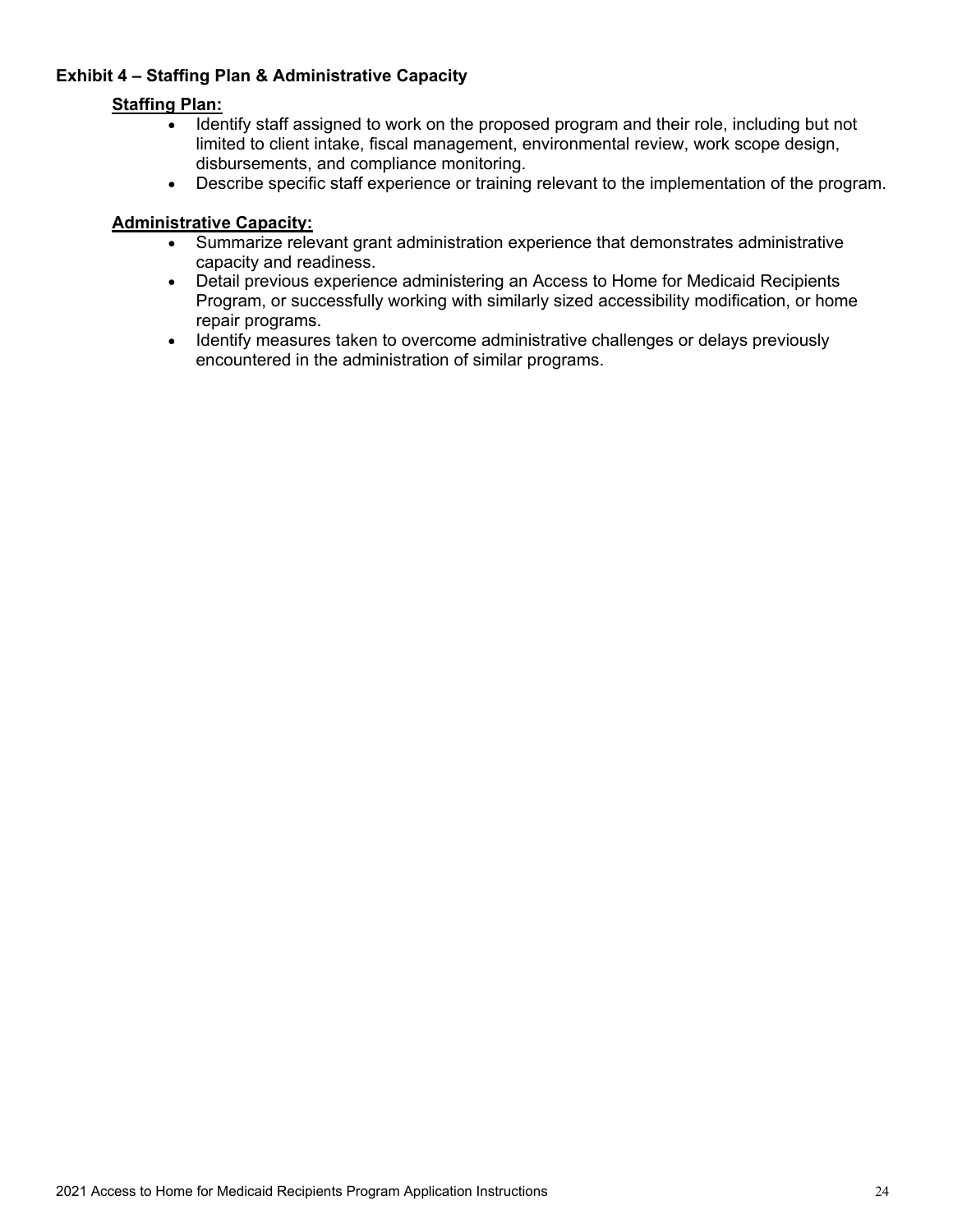# <span id="page-25-0"></span>**Exhibit 5 – Budget & Fiscal Responsibility**

### **5A. Sources of Funds**

| Source: *                                      |                     |
|------------------------------------------------|---------------------|
| Specify Source:                                |                     |
| Funds Requested: * \$                          |                     |
| Status: *                                      | - -                 |
| If Committed, enter the following information: |                     |
| Date of Letter:                                | Example: mm/dd/yyyy |
| Signatory:                                     |                     |

### **5B. Program Uses Budget/Financing Plan**

Total Access to Home for Medicaid Recipients Program Funds Requested:

Project Costs

|                       | <b>ATHM Funds</b>        | <b>Other Funds</b>          | <b>Total Cost</b> |
|-----------------------|--------------------------|-----------------------------|-------------------|
| 1. Project Costs      | Program Budget<br>Amount | Other Budget<br>Amount<br>л | \$0               |
| 2. Project Soft Costs | Program Budget<br>Amount | Other Budget<br>Amount<br>ш | \$0               |
| 3. Administration     | Program Budget<br>Amount | Other Budget<br>Amount      | \$0               |
| 4. Total              | \$0                      | \$0                         | \$0               |

### **5C. Budget Narrative**

#### **Budget**

Provide an overview of the program budget that clearly demonstrates an understanding of the Access to Home for Medicaid Recipients Program and its eligible uses. Identify, in a consistent format, all leveraged funding sources. This explanation must be supported by the required budget tables in Exhibits 5A, 5B & 5C.

- Identify the total project cost.
- Identify other relevant funding sources to be leveraged and the proposed use (i.e., offset project or administrative costs, or other needed rehabilitation or repair activities).
- For each source identified, indicate if funds are formally committed or if approval is pending.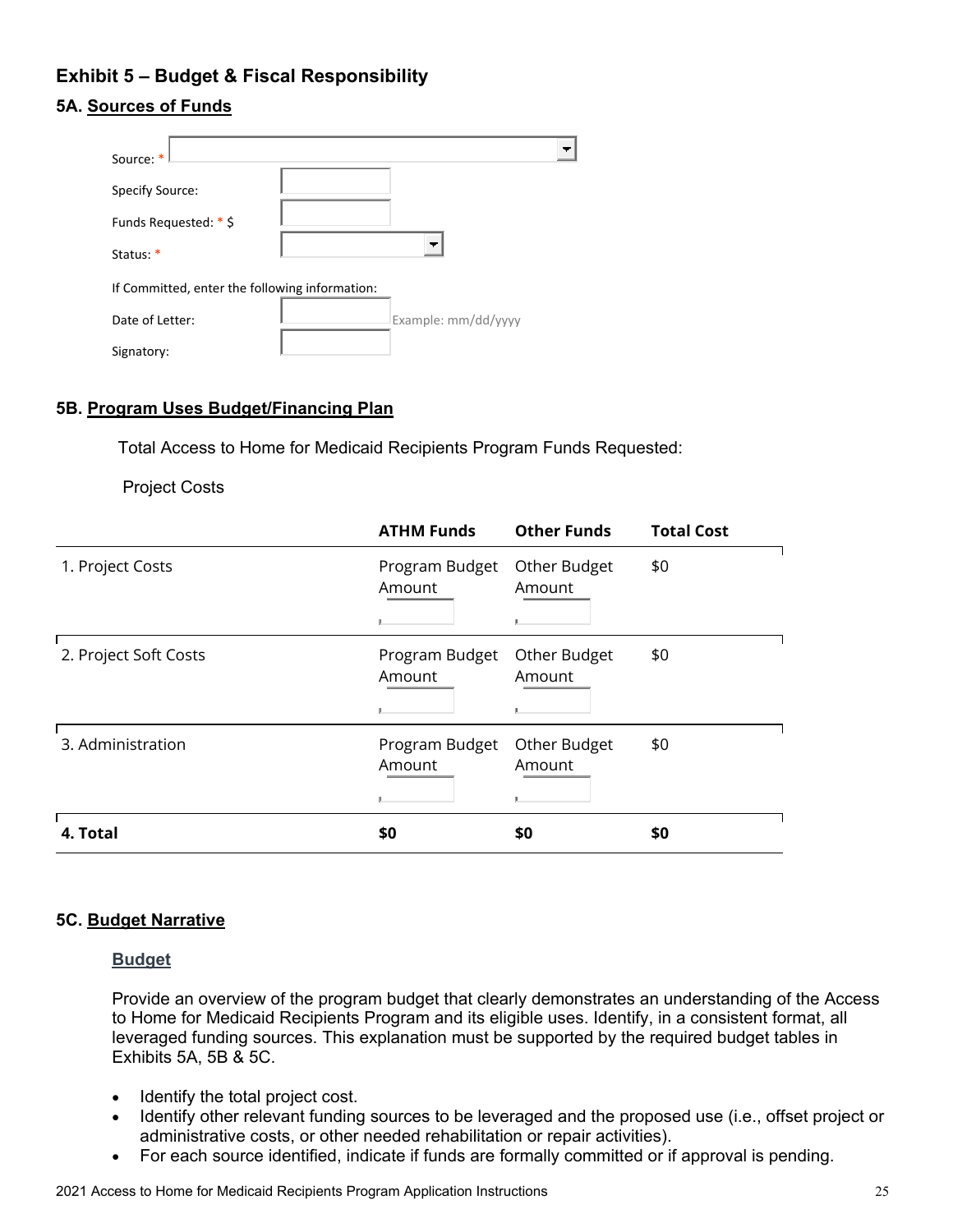- Explain how the proposed project will proceed if any pending sources of funds are not secured.
- If a funding source is identified as committed, evidence must be attached where requested in the application.

### **Fiscal Responsibility**

Describe the anticipated process and internal procedures related to fiscal management, including internal controls, fiscal records management, and documentation of cost reasonableness. Specifically:

- Describe the internal disbursement process.
- Explain how the applicant organization will cover project costs prior to disbursement of Access to Home for Medicaid Recipients Program funds.
- Describe project delivery costs, including the process used to document staff time relative to project delivery and grant administration.
- Describe the process for evaluating cost reasonableness and ensuring competitive bidding.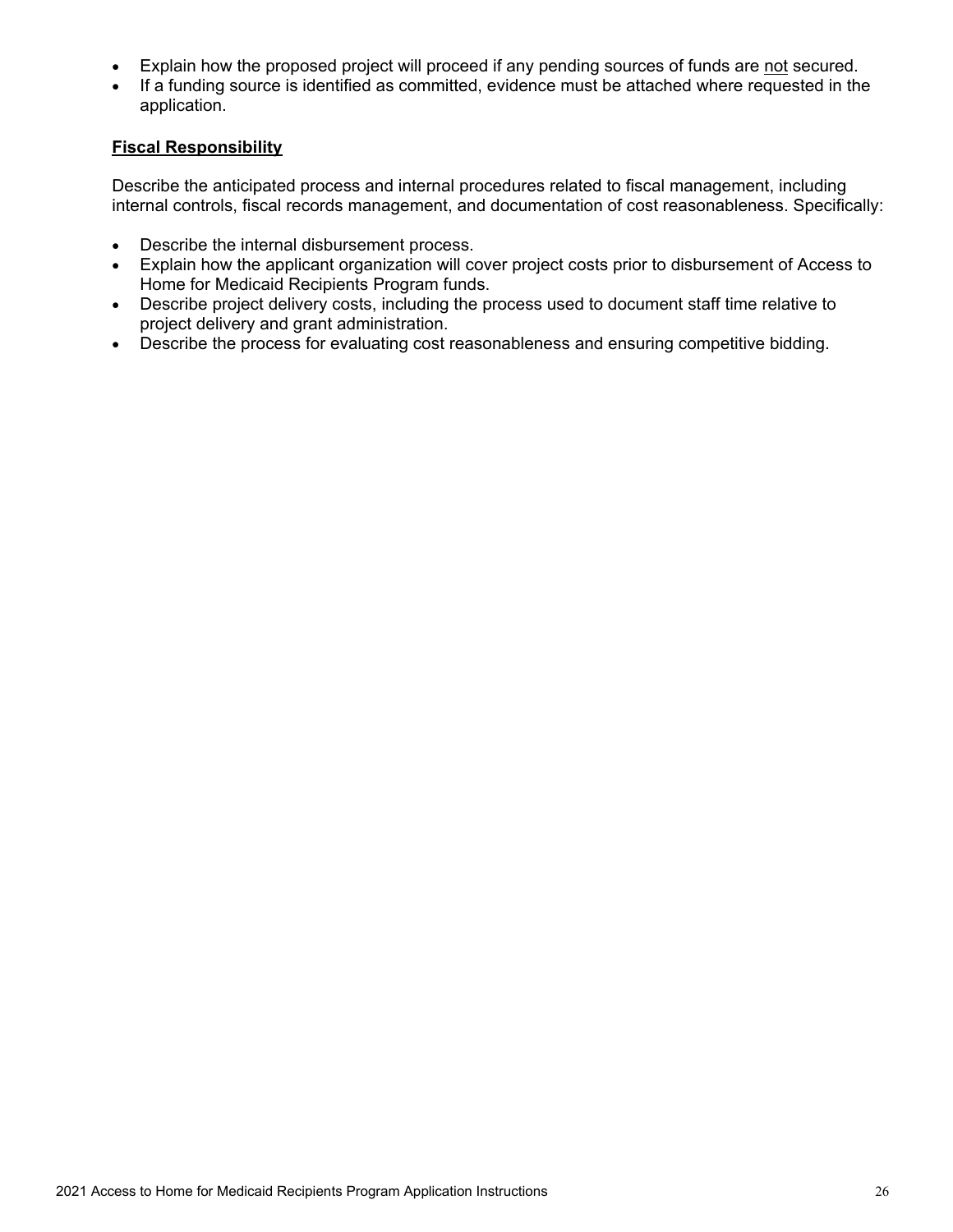## <span id="page-27-0"></span>**Certification and Submission**

### Applicant Certification

# **Office of Community Renewal Program Applicant Certification**

#### **Applicant certifies that:**

| Agree               | Do Not Agree | I certify that I am an authorized representative and have been specifically authorized to file this<br>submission and required documents for the proposed project with HCR/HTFC on behalf of the<br>applicant organization or community.                                                                                                                                                                                                                                                                                                                                                                                                                                                                                                            |
|---------------------|--------------|-----------------------------------------------------------------------------------------------------------------------------------------------------------------------------------------------------------------------------------------------------------------------------------------------------------------------------------------------------------------------------------------------------------------------------------------------------------------------------------------------------------------------------------------------------------------------------------------------------------------------------------------------------------------------------------------------------------------------------------------------------|
| Agree               | Do Not Agree | I certify that the Applicant is authorized to carry out the proposed activities and that the<br>Applicant is familiar with and will comply with all applicable statutes, rules and regulations<br>established.                                                                                                                                                                                                                                                                                                                                                                                                                                                                                                                                      |
| Agree               | Do Not Agree | I further authorize the agency receiving this application to forward it to any other State agency<br>which administers a program for which a funding request is indicated in this application.                                                                                                                                                                                                                                                                                                                                                                                                                                                                                                                                                      |
| $\Box$ Agree $\Box$ | Do Not Agree | I certify that I have reviewed the full application and attached documents, and statements<br>contained in this application are true, complete and correct to the best of my knowledge and<br>belief and are made in good faith, including data related to the Organizations Relevant<br>Experience and I agree to immediately inform HTFC of any change in circumstances. A false<br>certification or failure to disclose information shall be grounds for termination of any award.                                                                                                                                                                                                                                                               |
|                     |              | For the period beginning 10 (ten) years prior to the date of this certification:                                                                                                                                                                                                                                                                                                                                                                                                                                                                                                                                                                                                                                                                    |
| Agree               | Do Not Agree | The information and supporting documentation contained in this application are complete and<br>accurate and acknowledges that falsification of information will result in disqualification of<br>application, denial of funding, rescinding of subsequent award and contract or required<br>repayment of funds disbursed for any Office of Community Renewal (OCR) Program. The<br>undersigned further recognizes and accepts the responsibility and obligation to notify the<br>Housing Trust Fund Corporation (HTFC) and the Office of Community Renewal (OCR), in writing,<br>if the Applicant becomes aware of any subsequent events or information which would change<br>any statements or representations previously submitted to HTFC / OCR. |
| $\Box$ Agree        | Do Not Agree | The Applicant will notify OCR within five (5) calendar days of any change of staff related to the<br>program award and administration.                                                                                                                                                                                                                                                                                                                                                                                                                                                                                                                                                                                                              |
| Agree               | Do Not Agree | No member of the Board of Directors or staff of the Applicant organization will directly or<br>indirectly benefit financially from administration of the program. Any matter regarding any<br>potential conflict of interest or appearance of impropriety arising in connection with this<br>program must be disclosed at the time of application or when the conflict is identified.                                                                                                                                                                                                                                                                                                                                                               |
| Agree               | Do Not Agree | The Applicant will disclose if any of its employees, affiliates, program partners, subcontractors,<br>and /or consultants have been the subject of a criminal investigation and /or charged with a<br>crime in the last five (5) years at the time of application or within one (1) week of the issue being<br>identified. OCR reserves the right to deny the Applicants request for funding based on concerns<br>for the Applicants overall organizational health and / or capacity.                                                                                                                                                                                                                                                               |
| Agree               | Do Not Agree | The Applicant will disclose in this application if it or any of its affiliates has filed for bankruptcy in<br>the last seven (7) years. OCR reserves the right to deny the Applicants request for funding based<br>on concerns for the Applicants overall fiscal health and / or capacity.                                                                                                                                                                                                                                                                                                                                                                                                                                                          |
| Agree               | Do Not Agree | The Applicant has not experienced any of the following and shall notify OCR within five (5)<br>calendar days after obtaining knowledge of: a) the commencement of any investigation or audit                                                                                                                                                                                                                                                                                                                                                                                                                                                                                                                                                        |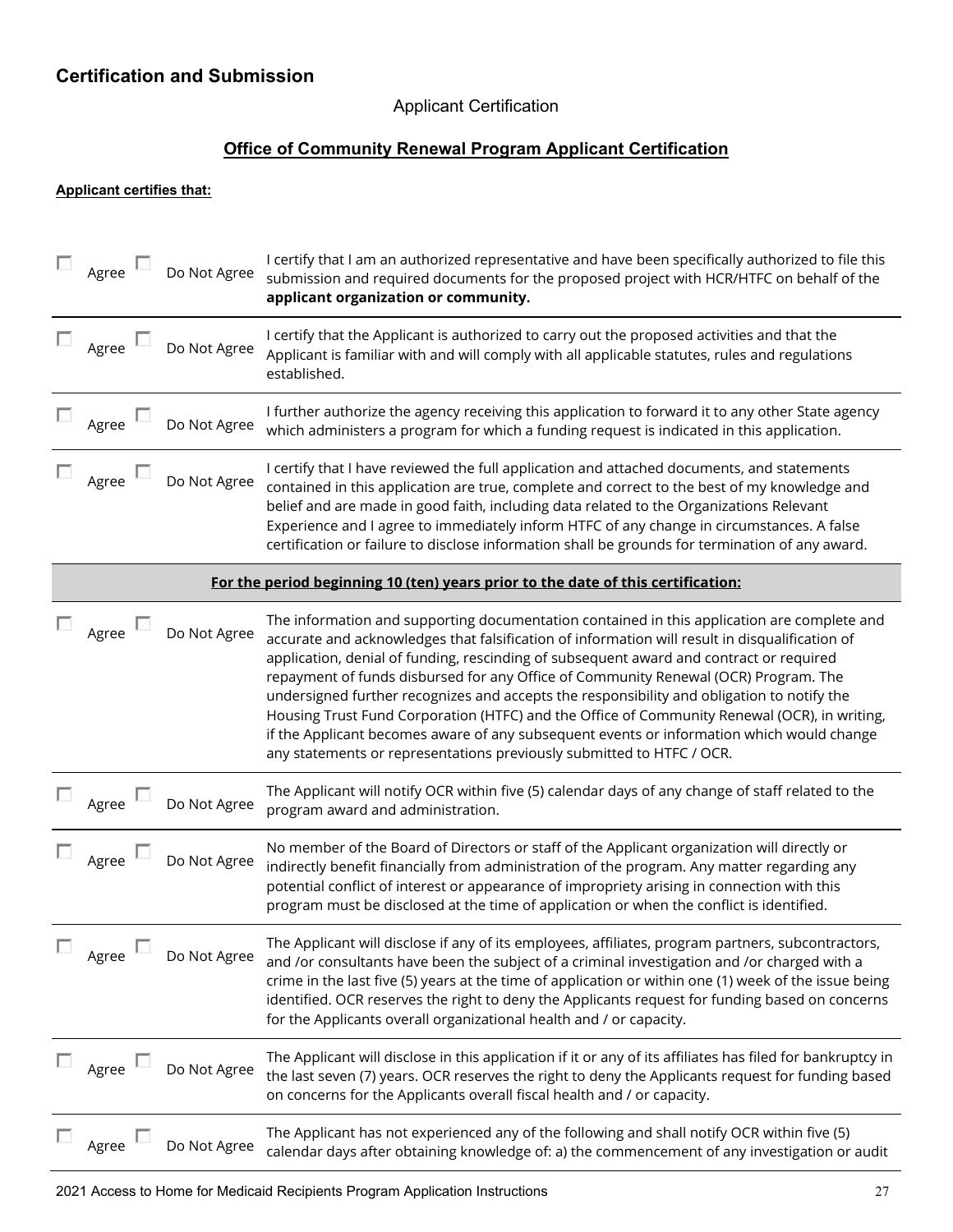|       |               | of its activities by any governmental agency, specifically housing discrimination; or b) the alleged<br>default by the Applicant under any mortgage, deed of trust, security agreement, loan agreement<br>or credit instrument executed; or c) the allegation of ineligible activities, misuse of any award, or<br>failure to comply with the terms of the Application. Upon receipt of such notification, OCR may,<br>in its discretion, withhold or suspend payment of some or all of the Award and reserves the right<br>to deny application for funds for any OCR program.                                                                            |
|-------|---------------|-----------------------------------------------------------------------------------------------------------------------------------------------------------------------------------------------------------------------------------------------------------------------------------------------------------------------------------------------------------------------------------------------------------------------------------------------------------------------------------------------------------------------------------------------------------------------------------------------------------------------------------------------------------|
| Agree | Do Not Agree  | Neither the Applicant, nor any principal, partner, or staff member of the Applicant organization<br>has experienced default, non-compliance, debarment, suspension or termination of funds, or<br>been otherwise restricted by DOL, HUD, USDA, ESDC, HFA, HTFC, DHCR, AHC or other federal,<br>state, or local authority. Applicant further certifies there are no unresolved findings raised as a<br>result of audits, management reviews, or other investigations concerning projects, contracts, or<br>programs for which the Applicant organization is involved and Applicant has not been the<br>subject of a claim under an employee fidelity bond. |
| Agree | Do Not Agree  | As a condition of award, OCR may seek to verify certain financial, credit and related information<br>contained in the application concerning the project Applicant, and other members of the project<br>/program team.                                                                                                                                                                                                                                                                                                                                                                                                                                    |
| N/A   | Attached      | If the applicant is unable to select "Agree" to any of the items above, a detailed explanation must<br>be provided at the end of the Applicant Certification Detail attachment.                                                                                                                                                                                                                                                                                                                                                                                                                                                                           |
|       | CDOL User ID: |                                                                                                                                                                                                                                                                                                                                                                                                                                                                                                                                                                                                                                                           |
|       | Title:        | CDOL Password: *<br>Date of Electronic Signature:                                                                                                                                                                                                                                                                                                                                                                                                                                                                                                                                                                                                         |